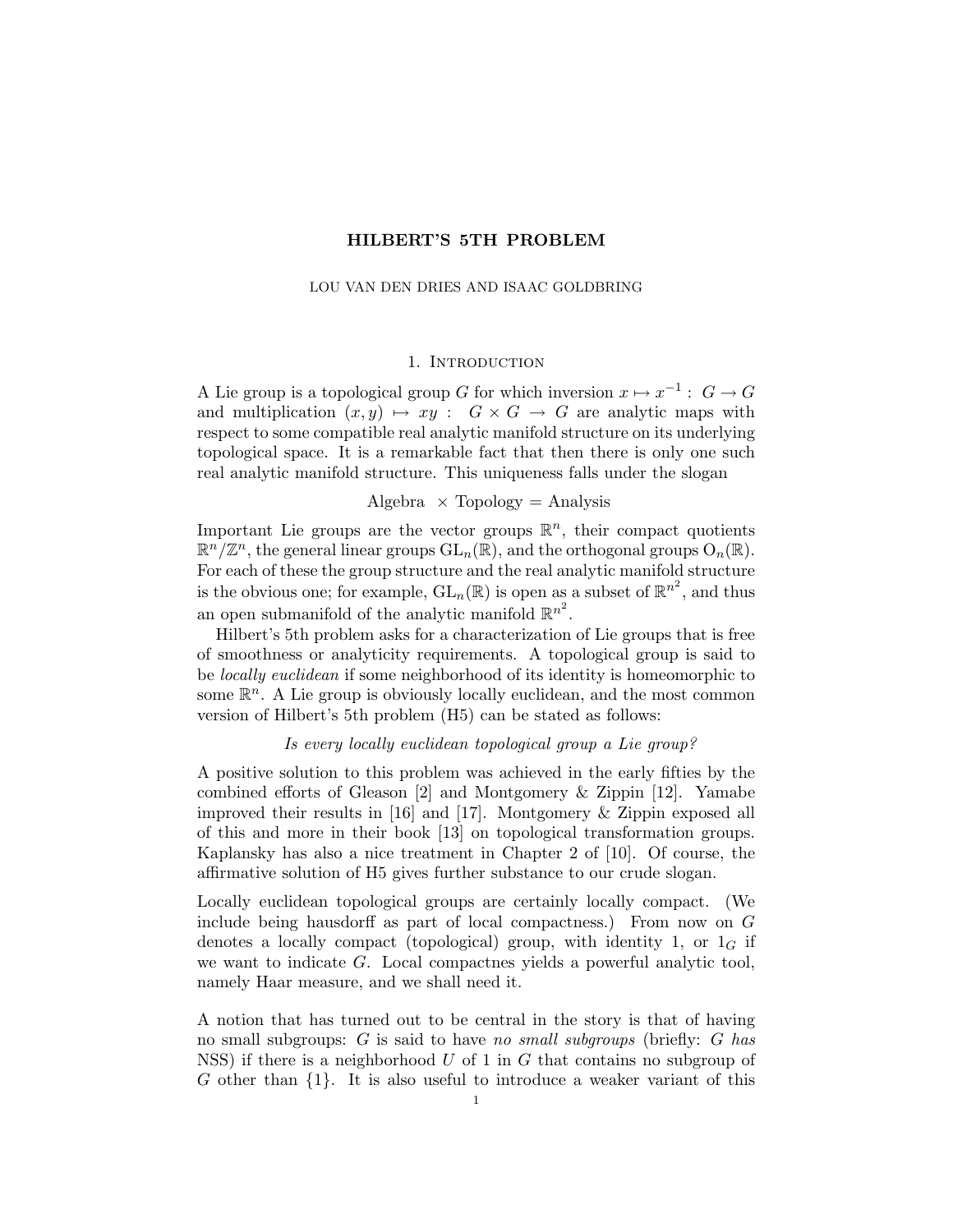property: G is said to have no small connected subgroups (briefly: G has NSCS) if there is a neighborhood  $U$  of 1 in  $G$  that contains no connected subgroup of G other than  $\{1\}$ . Dimension theory also plays a modest role: call a topological space is *bounded in dimension* if for some  $n$  no subspace is homeomorphic to the unit cube  $[0, 1]^n$ . We can now formulate the main result as characterizing Lie groups among locally compact groups:

Main Theorem. Given G, the following are equivalent:

- $(1)$  G is a Lie group;
- $(2)$  G has NSS;
- (3) G is locally euclidean;
- (4) G is locally connected and has NSCS;
- (5) G is locally connected and bounded in dimension.

We say that G can be approximated by Lie groups if every neighborhood of its identity contains a closed normal subgroup N of G such that  $G/N$  (with its quotient topology) is a Lie group. The following result, due to Yamabe, is closely related to the Main Theorem, and is important in the structure theory of locally compact groups.

Theorem. Every locally compact group has an open subgroup that can be approximated by Lie groups.

Hirschfeld [6] used nonstandard methods to simplify some tricky parts of the work by Gleason, Montgomery, and Yamabe. We give here an account of [6] with further simplifications, and some corrections. What's more interesting, Goldbring [4] elaborated these methods to solve affirmatively the *local* form of H5. (A 1957 paper in the Annals of Mathematics by Jacoby [9] claimed a solution to local H5, but about 15 years ago it was found that this paper was seriously wrong; see  $[14]$ .) We shall discuss local H5 in the last two talks of this series. In the rest of this introduction we sketch the solution to (global) H5.

Further relevant history. The clearcut formulation of H5 above became only possible after basic topological notions had crystallized sufficiently in the 1920's to permit the definition of "topological group" by Schreier. The fundamental tool of Haar measure, on any locally compact group, became available soon afterwards. Von Neumann used it to extend the Peter-Weyl theorem for compact Lie groups to all compact groups, and this led to the solution of H5 for compact groups. (In our treatment of H5 we use a weak form of this extended Peter-Weyl theorem.) Another important partial solution of H5 is for the case of *commutative G*, due to Pontrjagin, and we shall need this as well. Finally, we are going to use a result of Kuranishi [11]:

if G has a commutative closed normal subgroup N such that N and  $G/N$ are Lie groups, then G is a Lie group.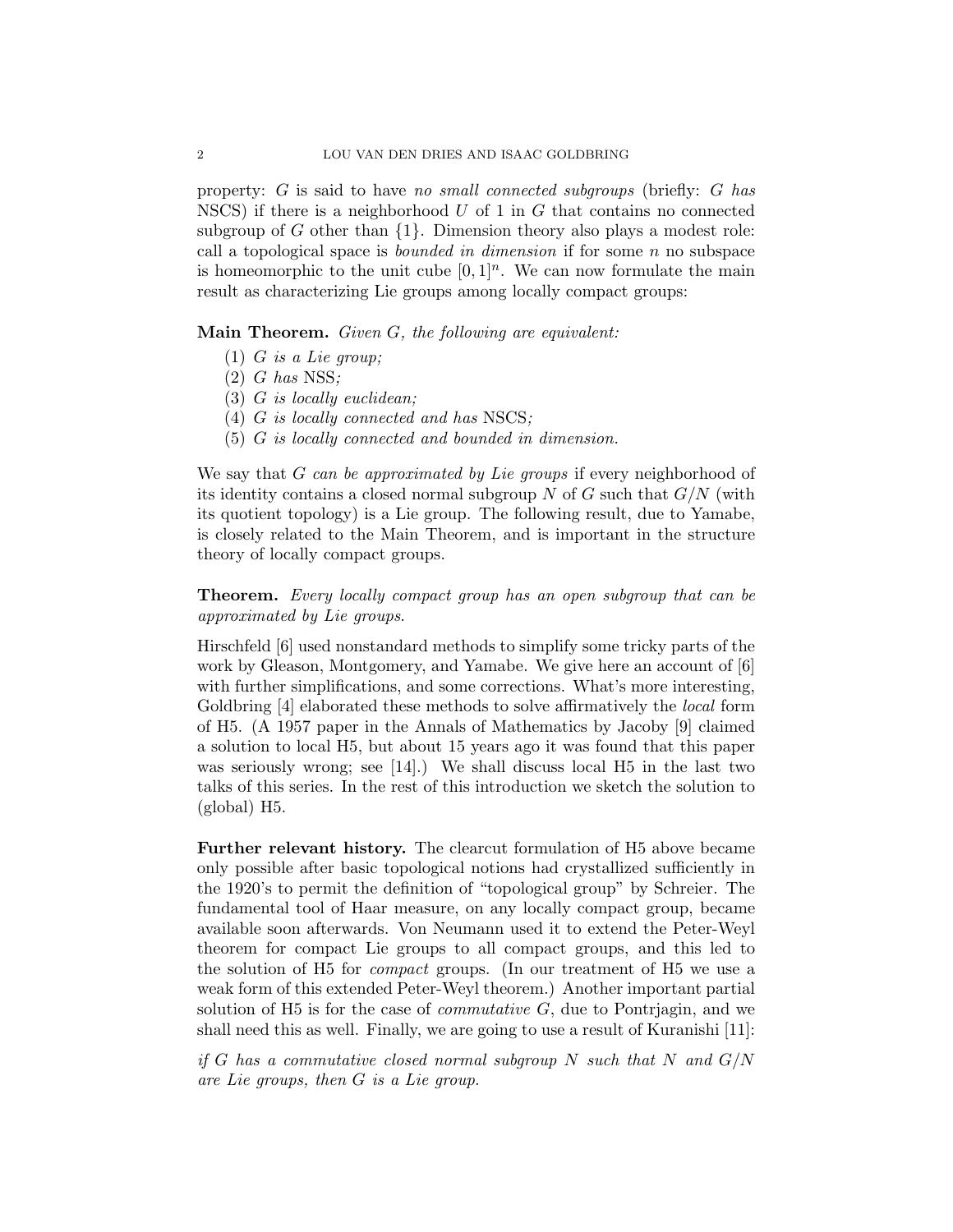Gleason [3] and Iwasawa [8] proved this result of Kuranishi without assuming commutativity of  $N$ , but we don't need this stronger version and instead obtain it as a consequence of the Main Theorem.

More recently, the solution to Hilbert's fifth problem was used by Hrushovski [7] and Breullard-Green-Tao [1] to solve the classification problem for approximate groups. Tao [15] also gives an account of Hilbert's fifth problem and related topics.

One-parameter subgroups. Lie theory provides a precious guide towards solving H5. It tells us that the tangent vectors at the identity of a Lie group are in a natural bijective correspondence with the 1-parameter subgroups of the Lie group. While tangent vectors require a manifold to live on, the notion of 1-parameter subgroup makes sense in any topological group.

A 1-parameter subgroup (or 1-ps) of G is a continuous group morphism  $\mathbb{R} \to G$ . The trivial 1-parameter subgroup O of G is defined by  $O(t) = 1 \in G$ for all  $t \in \mathbb{R}$ . We set

$$
L(G) := \{ X : \mathbb{R} \to G | X \text{ is a 1-ps of } G \}.
$$

For  $r \in \mathbb{R}$  and  $X \in L(G)$  we define  $rX \in L(G)$  by  $(rX)(t) := X(rt)$ , and we also denote  $(-1)X$  by  $-X$ . Note that then  $0X = 0$ ,  $1X = X$ ,  $-X = X^{-1}$ , and  $r(sX) = (rs)X$  for  $r, s \in \mathbb{R}$  and  $X \in L(G)$ . The operation

$$
(r, X) \mapsto rX : \mathbb{R} \times L(G) \to L(G)
$$

will be referred to as *scalar multiplication*.

**The case of Lie groups.** Suppose G is a Lie group. Then each  $X \in L(G)$ is analytic as a function from  $\mathbb R$  to  $G$ , and thus determines a velocity vector  $X'(0) \in T_1(G)$  at the point  $1 \in G$ . This gives the bijection

$$
X \mapsto X'(0): L(G) \to T_1(G)
$$

mentioned above. It respects scalar multiplication:  $(rX)'(0) = rX'(0)$ . The addition operation on  $L(G)$  that makes this bijection an isomorphism of vector spaces over R is as follows: for  $X, Y \in L(G)$ ,

$$
(X+Y)(t) = \lim_{n \to \infty} (X(1/n)Y(1/n))^{[nt]}.
$$

We make  $L(G)$  a real analytic manifold such that the R-linear isomorphisms  $L(G) \cong \mathbb{R}^n$ , with  $n := \dim G = \dim_{\mathbb{R}} L(G)$ , are analytic isomorphisms. Then the so-called exponential map

$$
X \mapsto X(1): L(G) \to G
$$

yields an analytic isomorphism from an open neighborhood of  $O$  in  $L(G)$ onto an open neighborhood of 1 in G.

Sketch why NSS implies Lie. These facts about Lie groups suggest that we should try to establish  $L(G)$  as a substitute tangent space at 1, towards finding a compatible manifold structure on G. Note in this connection that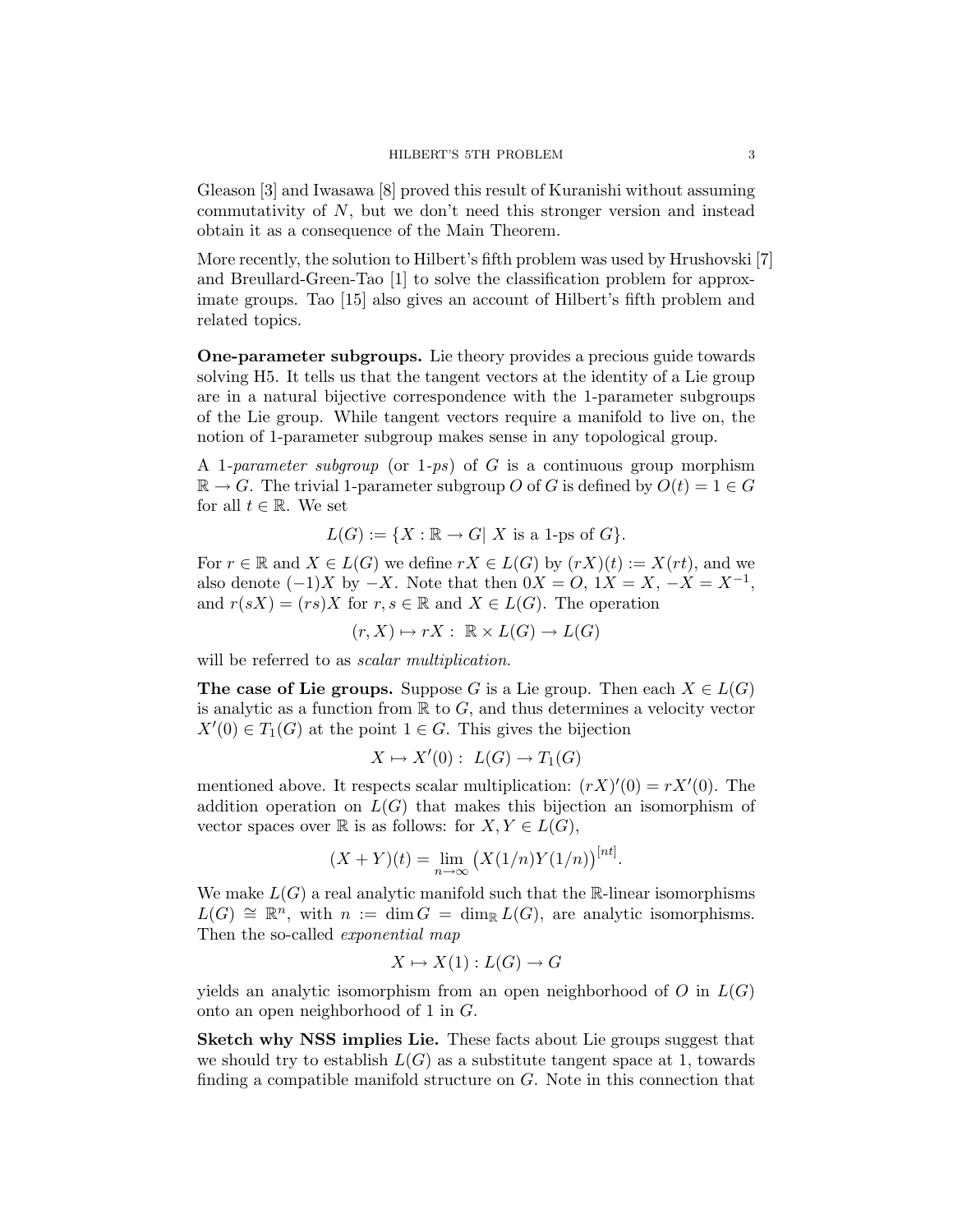the exponential map  $X \mapsto X(1) : L(G) \to G$  is defined for any G. This is our clue to proving the key implication  $NSS \Rightarrow$  Lie in the Main Theorem.

Indeed, we shall take the following steps towards proving this implication. Suppose G has NSS.

(1) Show that for any  $X, Y \in L(G)$  there is an  $X + Y \in L(G)$  given by

$$
(X + Y)(t) = \lim_{n \to \infty} (X(1/n)Y(1/n))^{[nt]},
$$

and that this addition operation and the scalar multiplication make  $L(G)$  a vector space over  $\mathbb{R}$ .

- (2) Equip  $L(G)$  with its compact-open topology (defined below) and show that this makes  $L(G)$  a topological vector space.
- (3) Show that the exponential map  $X \mapsto X(1) : L(G) \to G$  maps some neighborhood of  $O$  in  $L(G)$  homeomorphically onto a neighborhood of 1 in G. Then local compactness of G yields local compactness of  $L(G)$  and hence the finite-dimensionality of  $L(G)$  as a vector space over  $\mathbb R$ . It follows that G is locally euclidean.
- $(4)$  Replacing G by the connected component of 1, we can assume that G is connected. Then the adjoint representation (defined below) of G on the finite-dimensional vector space  $L(G)$  has as its kernel a commutative closed normal subgroup  $N$  of  $G$ , and yields an injective continuous group morphism  $G/N \to GL_n(\mathbb{R})$ . Since N has NSS, it is locally euclidean by  $(3)$ . But N is also commutative, and hence a Lie group (Pontrjagin). The injective continous group morphism  $G/N \to GL_n(\mathbb{R})$  makes  $G/N$  a Lie group (E. Cartan, von Neumann). Applying the Kuranishi theorem we conclude that G is a Lie group.

Step (1) is tricky, and requires ingenious constructions due to Gleason and Yamabe. Step (2) is easy, and step (3) is of intermediate difficulty. Step (4) is a reduction of the problem to a situation that that was well-understood before 1950.

New in our treatment is that we carry out steps (1) and (2) without requiring NSS: local compactness of  $G$  is enough. Some of  $(3)$  and  $(4)$  can also be done in this generality, and this is the first thing we shall take care of in the next section.

Sketch why every locally euclidean  $G$  has NSS. This is the other key implication in the Main Theorem, and it passes through the other equivalent conditions (4) and (5) in the Main Theorem. This goes roughly as follows. When we have done step  $(1)$  above for all G, without assuming NSS, we can use this to prove the following implications:

- if  $G$  is locally connected and has NSCS, then  $G$  has NSS;
- if  $G$  does not have NSCS, then  $G$  contains a homeomorphic copy of  $[0, 1]^n$  for all n.

It only remains to observe that if  $G$  is locally euclidean, then  $G$  is locally connected (trivially), and bounded in dimension (by Brouwer).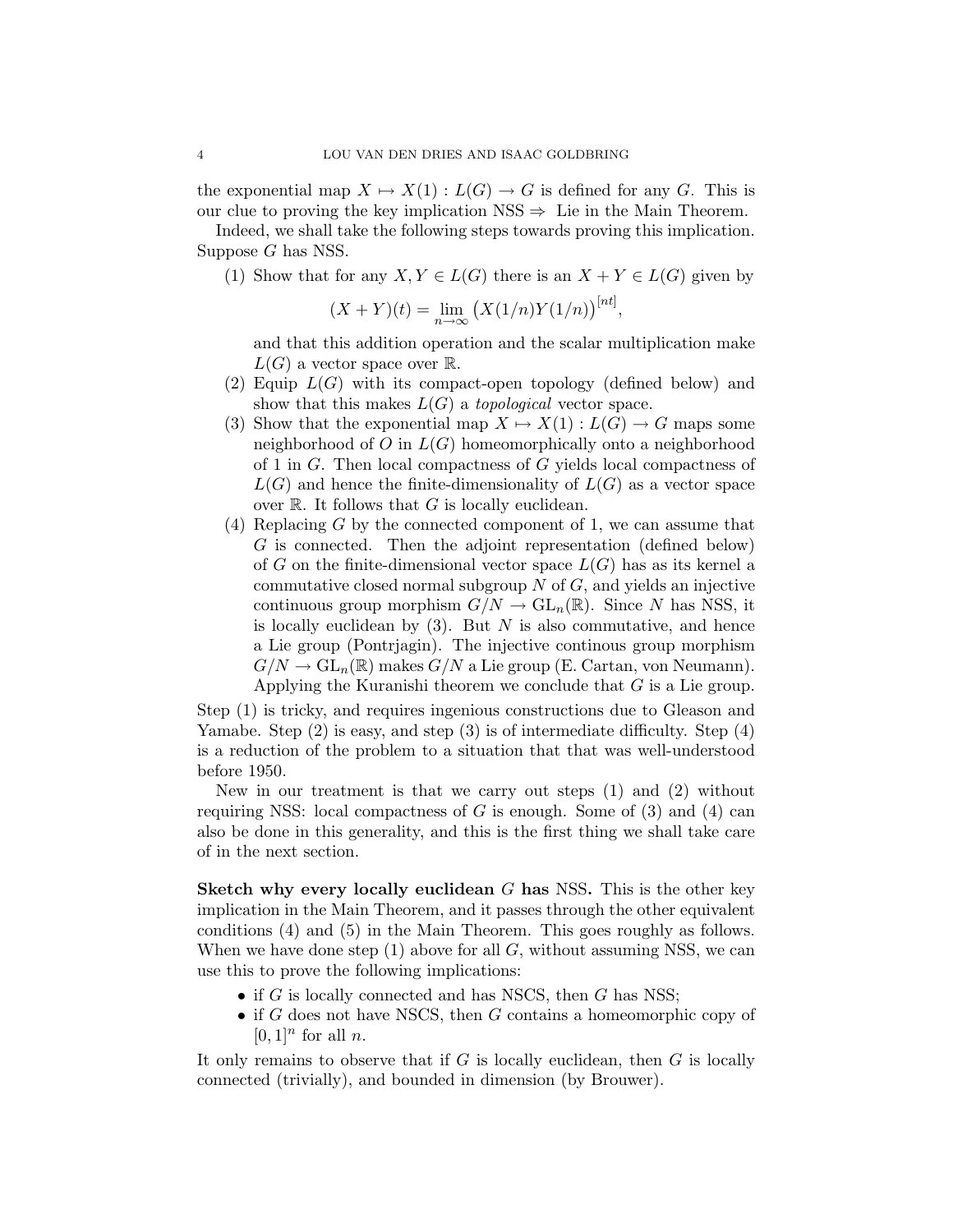### HILBERT'S 5TH PROBLEM 5

## 2. Preliminaries

Throughout we let m, n range over  $\mathbb{N} = \{0, 1, 2, \dots\}$  and let G and H denote locally compact groups. Given a closed normal subgroup  $N$  of  $G$  we give  $G/N$  its quotient topology; it makes  $G/N$  a locally compact group. We also give  $\mathbb R$  its usual topology, and each  $\mathbb R^n$  the corresponding product topology. Any *n*-dimensional vector space over  $\mathbb R$  is given the topology that makes the  $\mathbb{R}$ -linear isomorphisms with  $\mathbb{R}^n$  into homeomorphisms.

In this section we state some basic facts on  $L(G)$  and its compact-open topology. We also list some some elementary facts concerning NSS-groups, and introduce the nonstandard setting that will enable an efficient account of the solution of H5. Here is some further terminology. A subset  $U$  of  $G$  is said to be *symmetric* if  $U^{-1} = U$ .

# Generalities on one-parameter groups.

**Lemma 2.1.** Suppose  $X \in L(G)$  and  $X \neq O$ . Then either ker  $X = \{0\}$  or  $\ker X = \mathbb{Z}r$  with  $r \in \mathbb{R}^{>0}$ . In the first case X maps each bounded interval  $(-a, a)$   $(a \in \mathbb{R}^{>0})$  homeomorphically onto its image in G. In the second case X maps the interval  $\left(\frac{-r}{2}\right)$  $\frac{r}{2}$ ,  $\frac{r}{2}$  $(\frac{r}{2})$  homeomorphically onto its image in  $G$ .

Proof. This follows from two well-known facts: a closed subgroup of the additive group of R different from  $\{0\}$  and R is of the form  $\mathbb{Z}r$  with  $r \in \mathbb{R}^{>0}$ , and any continuous bijection from a compact space onto a hausdorff space is a homeomorphism.

In the rest of these notes s ranges over  $\mathbb{R}^{>0}$ . For  $X, Y \in L(G)$  we say that  $X + Y$  exists if  $\lim_{s\to\infty} (X(1/s)Y(1/s))^{[st]}$  exists in G for all  $t \in \mathbb{R}$ . In that case the map

$$
t \mapsto \lim_{s \to \infty} \left( X(1/s)Y(1/s) \right)^{[st]} : \mathbb{R} \to G
$$

is a 1-ps of G, and we define  $X + Y$  to be this 1-ps.

**Lemma 2.2.** Let  $X, Y \in L(G)$  and  $p, q \in \mathbb{R}$ .

- (1)  $X + O$  exists and equals X;
- (2)  $pX + qX$  exists and equals  $(p+q)X$ ;
- (3) if  $X + Y$  exists, then  $Y + X$  exists and equals  $X + Y$ ;
- (4) if  $X + Y$  exists, then  $pX + pY$  exists and equals  $p(X + Y)$ .

*Proof.* We leave (1) and (2) to the reader. Note that (2) yields that  $X+(-X)$ exists and equals O. For (3), use that for  $a = X(1/s)$  and  $b := Y(1/s)$  we have  $ba = b(ab)b^{-1}$ , so  $(ba)^n = b(ab)^nb^{-1}$ . Item (4) is easy when  $p > 0$ . To reduce the case  $p < 0$  to this case one first shows that if  $X + Y$  exists, then  $(-X) + (-Y)$  exists, and equals  $-(X + Y)$ .

We define the *adjoint action* of  $G$  on  $L(G)$  to be the left action

$$
(a, X) \mapsto aXa^{-1} : G \times L(G) \to L(G), \qquad (aXa^{-1})(t) := aX(t)a^{-1},
$$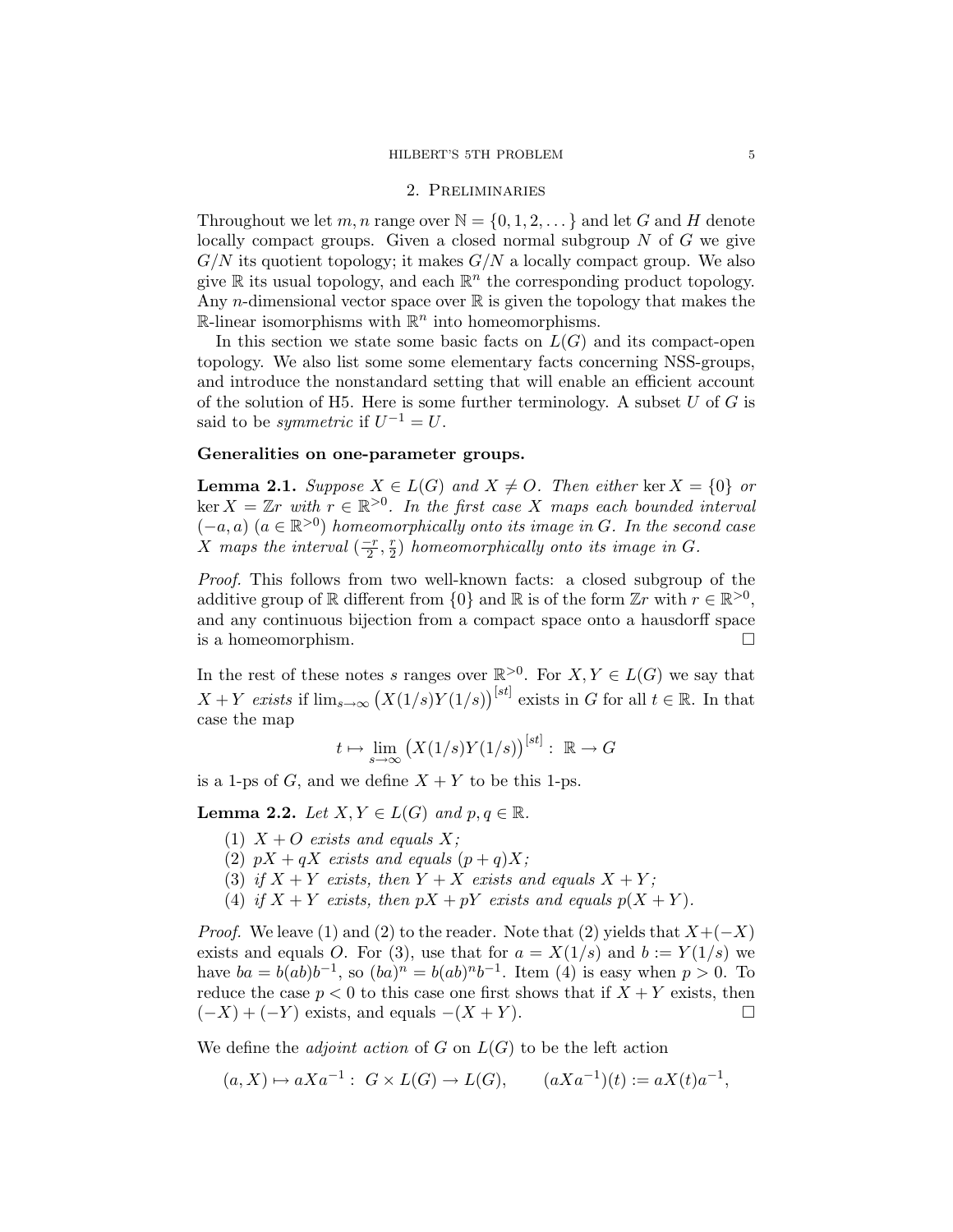of G on the set  $L(G)$ . Then each  $a \in G$  gives a bijection

 $\text{Ad}(a): L(G) \to L(G),$  $\mathrm{Ad}(a)(X) := aXa^{-1},$ 

and for  $r \in \mathbb{R}$  and  $X \in L(G)$  we have  $\text{Ad}(a)(rX) = r \text{Ad}(a)(X)$ , and if  $X, Y \in L(G)$  and  $X + Y$  exists, then  $\text{Ad}(a)(X) + \text{Ad}(a)(Y)$  exists and equals  $\text{Ad}(a)(X+Y)$ .

**Corollary 2.3.** Suppose that  $X + Y$  exists for all  $X, Y \in L(G)$ , and that the binary operation  $+$  on  $L(G)$  is associative. Then  $L(G)$  with  $+$  as its addition and the usual scalar multiplication is a vector space over  $\mathbb R$  with O as zero element, and we have a group morphism  $a \mapsto \mathrm{Ad}(a) : G \to \mathrm{Aut}(L(G))$  of G into the group of automorphisms of the vector space  $L(G)$ .

In the situation of this corollary the map  $a \mapsto \mathrm{Ad}(a) : G \to \mathrm{Aut}(L(G))$  is called the adjoint representation of G.

Next, consider a continuous group morphism  $\phi : G \to H$ . Then we have a map

$$
L(\phi): L(G) \to L(H), \quad L(\phi)(X) := \phi \circ X,
$$

and  $L(\phi)(rX) = rL(\phi)(X)$  for all  $r \in \mathbb{R}$  and  $X \in L(G)$ . Also, if  $X, Y \in L(G)$ and  $X + Y$  exists, so does  $L(\phi)(X) + L(\phi)(Y)$  and

 $L(\phi)(X + Y) = L(\phi)(X) + L(\phi)(Y).$ 

If  $\phi$  is injective, so is  $L(\phi)$ . In particular, if G is a subgroup of H with the subspace topology and  $\phi$  is the inclusion map, then we identify  $L(G)$  with a subset of  $L(H)$  via  $L(\phi)$ . With  $N = \text{ker}(\phi)$  (a closed subgroup of G) and  $O_H$  the trivial 1-ps of H we have

$$
L(\phi)^{-1}(O_H) \; = \; L(N).
$$

Note that assigning to each G the set  $L(G)$  and to each  $\phi$  as above the map  $L(\phi)$  yields a functor L from the category of locally compact groups and continuous group morphisms into the category of sets.

Generalities on NSS. By "NSS-group" we mean a locally compact group that has NSS. Here are some examples of NSS-groups, and some basic facts about them.

- (1) if G is discrete, then G has NSS; the additive group of  $\mathbb R$  has NSS;
- (2)  $GL_n(\mathbb{R})$  has NSS;
- (3) if  $G_1, \ldots, G_n$  are NSS-groups, so is  $G_1 \times \cdots \times G_n$ ;
- (4) if  $\phi : G \to H$  is a continuous injective group morphism and H has NSS, then G has NSS.
- (5) if N is a closed normal subgroup of G such that N and  $G/N$  have NSS, then G has NSS.

The nonstandard setting. We assume familiarity with this setting; see [5] for details. Here we just fix notations and terminology. To each relevant "basic" set S corresponds functorially a set  $S^* \supseteq S$ , the nonstandard extension of S. In particular,  $\mathbb{N}, \mathbb{R}, G$  extend to  $\mathbb{N}^*, \mathbb{R}^*, G^*$ , respectively. Also, any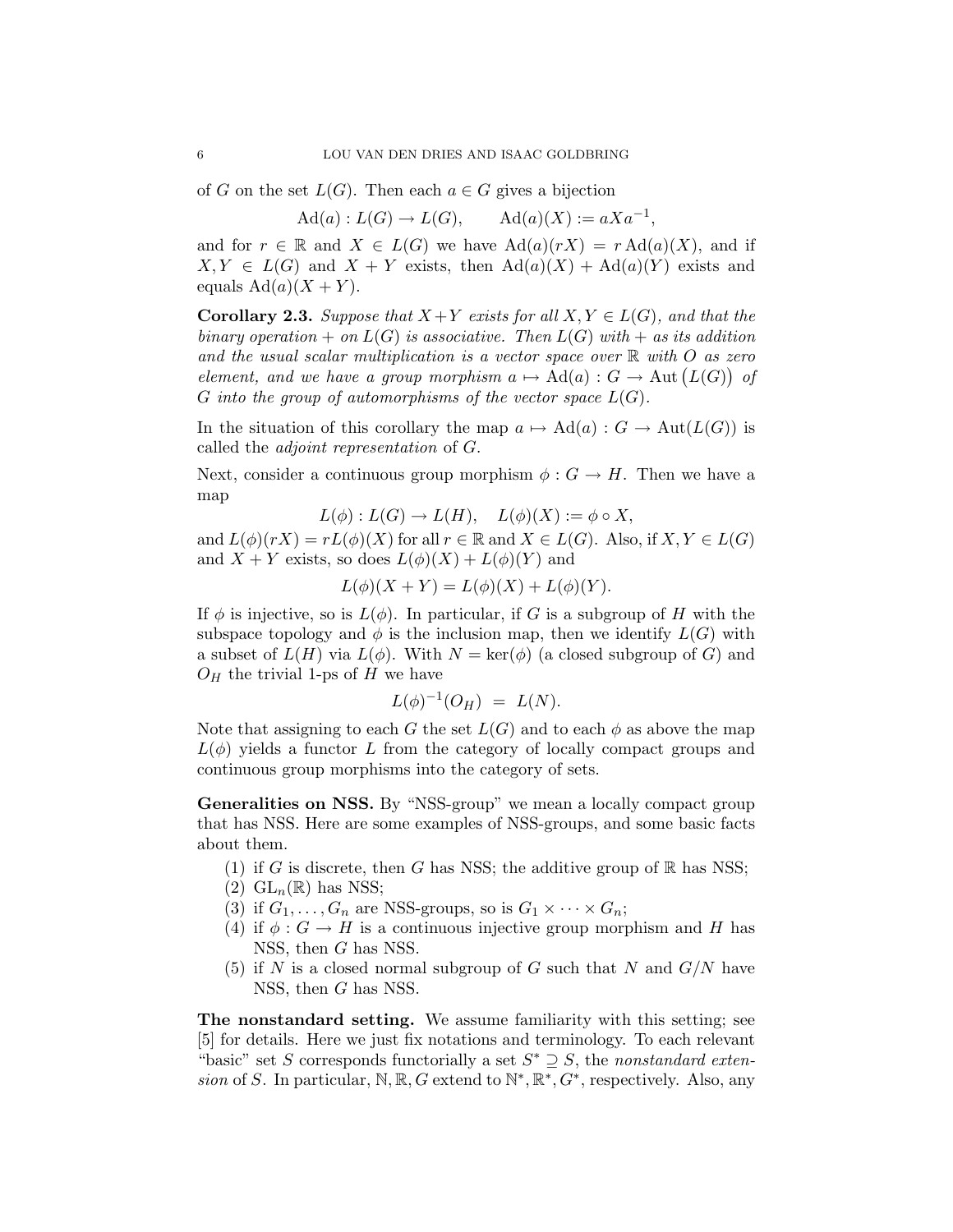(relevant) relation  $R$  and function  $F$  on these basic sets extends functorially to a relation  $R^*$  and function  $F^*$  on the corresponding nonstandard extensions of these basic sets. For example, the linear ordering  $\lt$  on  $\mathbb N$  extends to a linear ordering  $\lt^*$  on  $\mathbb{N}^*$ , and the group operation  $p: G \times G \to G$  of G extends to a group operation  $p^* : G^* \times G^* \to G^*$ . For the sake of readability we only use a star in denoting the nonstandard extension of a basic set, but drop the star when indicating the nonstandard extension of a relation or function between these basic sets. For example, when  $x, y \in \mathbb{R}^*$  we write  $x + y$  and  $x < y$  rather than  $x + y$  and  $x < y$ ; likewise, the nonstandard extension  $X^* : \mathbb{R}^* \to G^*$  of a 1-ps  $X : \mathbb{R} \to G$  is usually indicated just by X. Given an ambient hausdorff space S and  $s \in S$ , the monad of s, notation:  $\mu(s)$ , is by definition the intersection of all  $U^* \subseteq S^*$  with U a neighborhood of s in S; the elements of  $\mu(s)$  are the points of the nonstandard space  $S^*$ that are *infinitely close* to s. The points of  $S^*$  that are infinitely close to some  $s \in S$  are called *nearstandard*, and  $S_{\text{ns}}$  is the set of nearstandard points of  $S^*$ :

$$
S_{\text{ns}} := \bigcup_{s \in S} \boldsymbol{\mu}(s).
$$

In particular,  $S \subseteq S_{\text{ns}}$ . Since S is hausdorff,  $\mu(s) \cap \mu(s') = \emptyset$  for distinct  $s, s' \in S$ . Thus we can define the *standard part* st(x) of  $x \in S_{\text{ns}}$  to be the unique  $s \in S$  such that  $x \in \mu(s)$ . We also introduce the equivalence relation  $\sim$  on  $S_{\text{ns}}$  whose equivalence classes are the monads:

 $x \sim y \iff \text{st}(x) = \text{st}(y)$  ("x and y are infinitely close").

The following is easy and well-known.

**Lemma 2.4.** Suppose S is a regular hausdorff space and X is an internal subset of  $S^*$  such that  $X \subseteq S_{\text{ns}}$ . Then  $\text{st}(X) \subseteq S$  is compact.

*Proof.* Let for each point  $p \in st(X)$  an open neighborhood  $U_p \subseteq S$  of p be given. It suffices to show that then finitely many of the  $U_p$  cover  $st(X)$ . By regularity we can pick for each  $p \in st(X)$  an open neighborhood  $V_p \subseteq S$ of p such that  $\text{cl}(V_p) \subseteq U_p$  (and thus  $\text{st}(V_p^*) \subseteq U_p$ ). From  $X \subseteq \hat{S}_{\text{ns}}$  we obtain  $X \subseteq \bigcup_{p \in \text{st}(X)} V_p^*$ , which by saturation yields  $X \subseteq V_{p_1}^* \cup \cdots \cup V_{p_n}^*$ <br>with  $p_1, \ldots, p_n \in \text{st}(X)$ . Then  $\text{st}(X) \subseteq U_{p_1} \cup \cdots \cup U_{p_n}$ . with  $p_1, \ldots, p_n \in \text{st}(X)$ . Then  $\text{st}(X) \subseteq U_{p_1} \cup \cdots \cup U_{p_n}$ .

Note that  $G_{\text{ns}} = \bigcup_{g \in G} \mu(g)$  is a subgroup of  $G^*$ , and that the standard part map st :  $G_{\text{ns}} \to G$  is a group morphism that is the identity on G. We let  $\mu := \mu(1) = \text{ker}(\text{st})$  denote the normal subgroup of *infinitesimals* of  $G_{\text{ns}}$ . The equivalence relation  $\sim$  on  $G_{\text{ns}}$  is given by:

$$
a \sim b \iff ab^{-1} \in \mu
$$
,  $(a, b \in G_{\text{ns}})$ .

We let *i*, *j* range over  $\mathbb{N}^*$ , *v* over  $\mathbb{N}^* \setminus \mathbb{N}$ , *k* over  $\mathbb{Z}^*$ . Also, *σ* will always denote a positive infinite element of  $\mathbb{R}^*$ , and  $a, b$ , sometimes subscripted, range over G<sup>∗</sup> . We adopt Landau's "big O" and "little o" notation in the following way: for  $x, y \in \mathbb{R}^*$  with  $y > 0$ ,  $x = o(y)$  means that  $|x| < y/n$  for all  $n > 0$ ,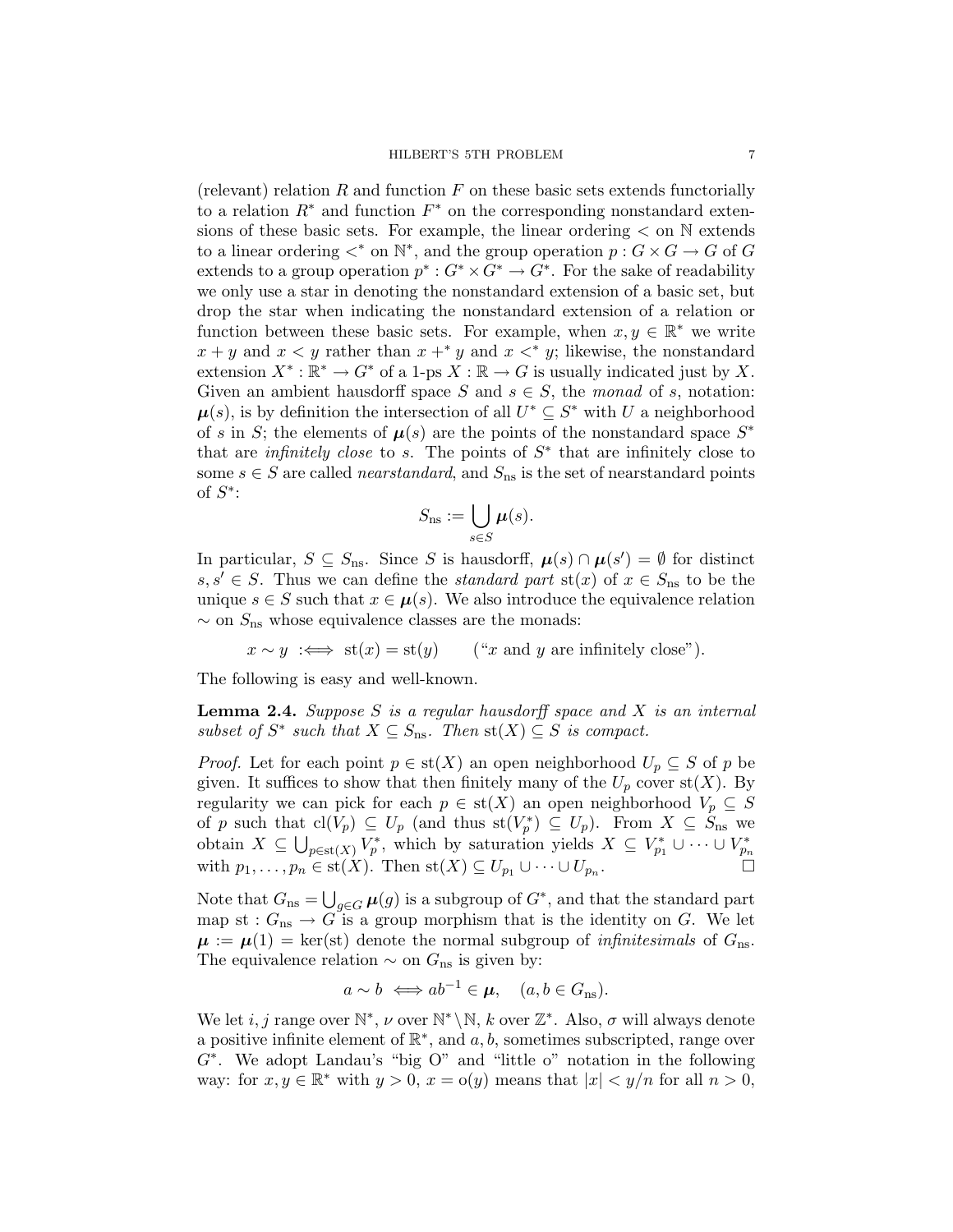and  $x = O(y)$  means that  $|x| < ny$  for some  $n > 0$ . We also adapt it to G as follows:

$$
\begin{aligned} \mathcal{O}[\sigma] &= \mathcal{O}_G[\sigma] \; := \{ a \in \mu : \; a^i \in \mu \text{ for all } i = o(\sigma) \}, \\ \mathcal{O}[\sigma] &= \mathcal{O}_G[\sigma] \; := \{ a \in \mu : \; a^i \in \mu \text{ for all } i = \mathcal{O}(\sigma) \} \\ &= \{ a \in \mu : \; a^i \in \mu \text{ for all } i \le \sigma \} \}. \end{aligned}
$$

So  $\mathrm{o}[\sigma] \subseteq \mathrm{O}[\sigma] \subseteq \mu \subseteq G_{\text{ns}}$ , and  $\mathrm{o}[\sigma]$  and  $\mathrm{O}[\sigma]$  are closed under  $a \mapsto a^{\ell}$ , for each  $\ell \in \mathbb{Z}$ ; in particular, these sets are symmetric. It is also clear that if  $a \in G_{\text{ns}}$  and  $b \in O[\sigma]$ ,  $c \in o[\sigma]$ , then  $aba^{-1} \in O[\sigma]$  and  $aca^{-1} \in o[\sigma]$ . A key fact to be proved is that o[ $\sigma$ ] and O[ $\sigma$ ] are subgroups of  $G_{\text{ns}}$ .

**Lemma 2.5.** If  $a \in O[\sigma]$ , then  $a^i \in G_{\text{ns}}$  for all  $i = O(\sigma)$ .

*Proof.* Let  $a \in O[\sigma]$ , and take a compact symmetric neighborhood U of 1 in G. If  $a^i \in U^*$  for all  $i = \mathcal{O}(\sigma)$ , then  $a^i \in G_{\text{ns}}$  for all  $i = \mathcal{O}(\sigma)$ , as desired. Suppose  $a^j \notin U^*$  for some  $j = O(\sigma)$ , and take j minimal with this property. Then  $a^i \in G_{\text{ns}}$  with  $\text{st}(a^i) \in U$  for  $i = 0, \ldots, j$ . We cannot have  $j = o(\sigma)$ , so  $\sigma = O(j)$ . Therefore, if  $i = O(\sigma)$ , then  $i = nj + i'$  with  $i' < j$ , and thus  $a^i = (a^j)^n a^{i'}$  $\in G_{\text{ns}}$ .

The next lemma indicates why  $O[\sigma]$  is of interest: its elements generate the one-parameter subgroups of  $G$  in a very intuitive way.

**Lemma 2.6.** Let  $a \in O[\sigma]$ . Then the map  $X_a : \mathbb{R} \to G$  defined by  $X_a(t) :=$  $\mathrm{st}(a^{[\sigma t]})$  is a 1-ps of G. Moreover:

- (1)  $X_{a^{\ell}} = \ell X_a$  for all  $\ell \in \mathbb{Z}$ ;
- (2)  $b \in \mu \implies X_{bab^{-1}} = X_a;$
- (3)  $X_a = O \iff a \in o[\sigma];$
- (4)  $L(G) = \{X_b : b \in O[\sigma]\}.$

*Proof.* It is clear that  $X_a$  is a group morphism. To show continuity at  $0 \in \mathbb{R}$ , let  $U$  be a neighborhood of 1 in  $G$ . Take a neighborhood  $V$  of 1 in  $G$  such that  $\text{cl}(V) \subseteq U$ . Since  $a^k \in \mu \subseteq V^*$  for all  $k = \text{o}(\sigma)$ , we have  $n > 0$  such that  $a^k \in V^*$  whenever  $|k| < \sigma/n$ . Also  $a^k \in G_{ns}$  for such  $k$ , so  $\text{st}(a^k) \in \text{cl}(V)$ whenever  $|k| < \sigma/n$ . Hence  $X_a(t) = \text{st}(a^{[\sigma t]}) \in U$  whenever  $t \in \mathbb{R}$  and  $|t| < 1/n$ .

The remaining assertions follow easily. In connection with (4) we note that for  $X \in L(G)$  and  $b := X(1/\sigma)$  we have  $b \in O[\sigma]$  and  $X = X_b$ .

The compact-open topology. Let  $P$  be a locally compact space,  $Q$  a hausdorff space, and  $C(P,Q)$  the set of continuous maps  $P \to Q$ . For compact  $K \subseteq P$  and open  $U \subseteq Q$ , put

$$
O(K, U) := \{ f \in C(P, Q) : f(K) \subseteq U \}.
$$

We equip  $C(P,Q)$  with its *compact-open topology*; this is the topology on  $C(P,Q)$  that has the finite intersections of these sets  $O(K, U)$  as basic open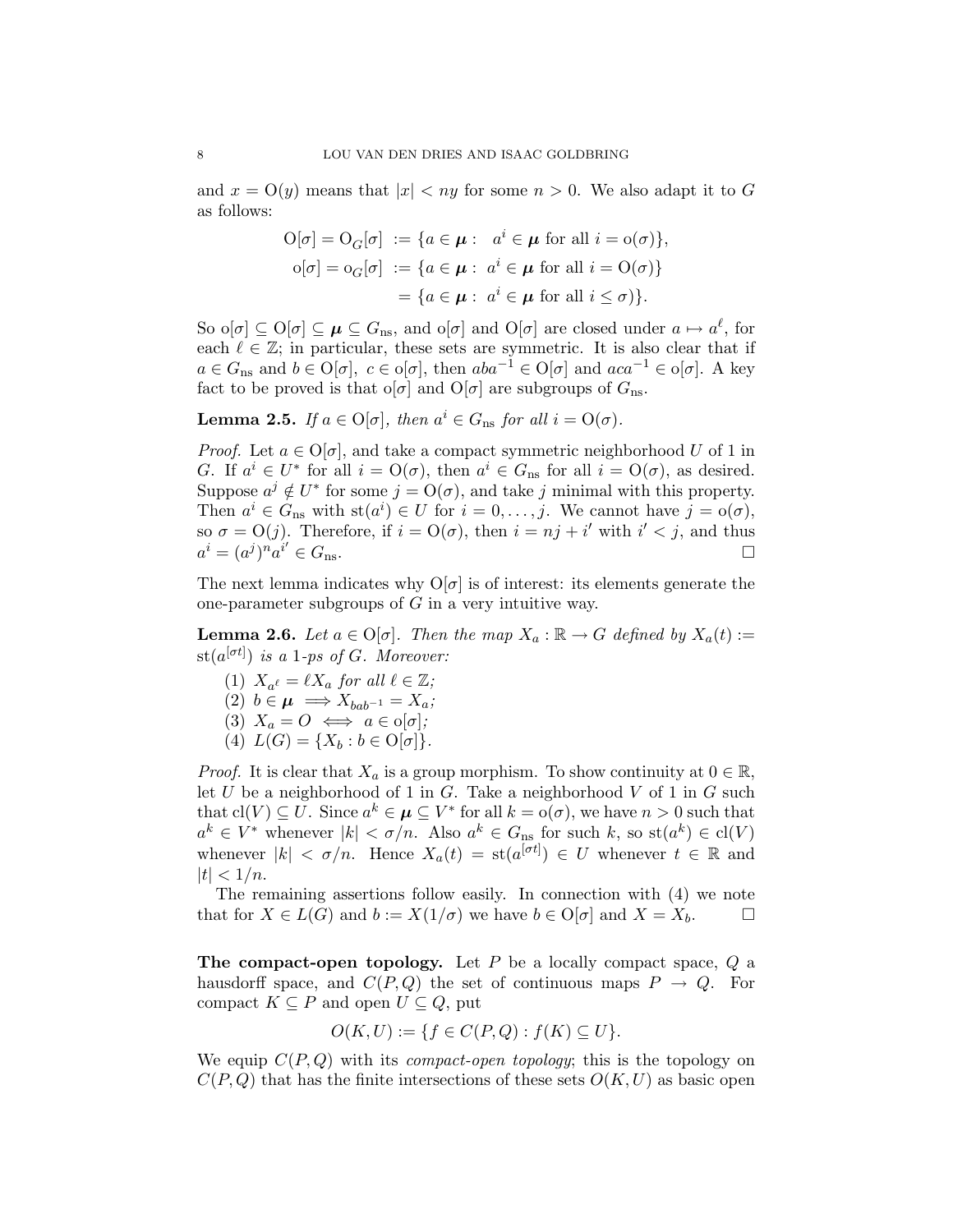sets; it makes  $C(P,Q)$  into a hausdorff space, and makes the evaluation map

$$
\Phi : C(P, Q) \times P \to Q, \quad \Phi(f, p) := f(p),
$$

continuous. Let A be any subset of P and F be a closed subset of  $Q$ . Then

$$
\{f \in C(P, Q): f(A) \subseteq F\}
$$

is closed, since its complement in  $C(P,Q)$  is the union over all  $a \in A$  of the open sets

$$
\{f \in C(P, Q) : f(a) \notin F\}.
$$

A nonstandard view of the compact-open topology is as follows: Let  $f \in$  $C(P,Q)$  and  $g \in C(P,Q)^*$ ; then

$$
g \in \mu(f) \iff g(p') \in \mu(f(p))
$$
 for all  $p \in P$  and  $p' \in \mu(p)$ .

We apply this to the case where  $P = \mathbb{R}$  is the real line and  $Q = G$ . Then  $L(G)$  is closed in  $C(\mathbb{R}, G)$ , and below  $L(G)$  is given the topology induced on it by the (compact-open) topology of  $C(\mathbb{R}, G)$ . Let  $I := [-1, 1] \subseteq \mathbb{R}$ . Let  $X \in L(G)$ . Then every neighborhood U of 1 in G determines a neighborhood

 $N(U) := \{ Y \in L(G) : Y(t) \in X(t)U \text{ for all } t \in I \}$ 

of X in  $L(G)$ , and the collection

 $\{N(U): U$  is a neighborhood of 1 in  $G\}$ 

is a neighborhood base of X in  $L(G)$ . (These facts are easy to verify using the above characterization of monads in the compact-open topology.)

Lemma 2.7. The following maps are continuous:

- (1) the exponential map  $X \mapsto X(1) : L(G) \to G;$
- (2) the scalar multiplication map  $(r, X) \mapsto rX : \mathbb{R} \times L(G) \to L(G);$
- (3) the adjoint action map  $G \times L(G) \rightarrow L(G)$ .

Proof. Item (1) follows from the continuity of evaluation in the compactopen topology. To prove (2), let  $X \in L(G)$  and  $r \in \mathbb{R}$ , and let  $X' \in L(G)^*$ and  $r' \in \mathbb{R}^*$  be such that  $X' \in \mu(X)$  and  $r' \in \mu(r)$ ; it suffices to show that then  $r'X' \in \mu(rX)$ . Let  $t' \in \mathbb{R}^*$  with  $t' \in \mu(t)$ ,  $t \in \mathbb{R}$ ; then  $r't' \in \mu(rt)$ , so

$$
(r'X')(t') = X'(r't') \in \mu(X(rt)) = \mu((rX)(t)).
$$

This argument shows that  $r'X' \in \mu(rX)$ , as desired.

**Lemma 2.8.** Suppose  $\mathcal{U} \subseteq G$  is a compact neighborhood of 1 in G and contains no subgroups of G other than  $\{1\}$ . Then the set

$$
\mathcal{K} := \{ X \in L(G) : X(I) \subseteq \mathcal{U} \}
$$

is a compact neighborhood of  $O$  in  $L(G)$ .

*Proof.* Let  $Y \in \mathcal{K}^*$ , that is,  $Y \in L(G)^*$  and  $Y(I^*) \subseteq \mathcal{U}^*$ . If  $\epsilon \in \mathbb{R}^*$  is infinitesimal, then st  $(Y(\mathbb{Z}_{\epsilon})) \subseteq \mathcal{U}$  is a subgroup of  $G$ , so  $Y(\epsilon) \in \mu$ . Hence for each neighborhood V of 1 in G there is  $n > 0$  such that  $Y(r) \in V^*$  for all  $r \in \mathbb{R}^*$  with  $|r| < 1/n$ . Consequently,  $X : \mathbb{R} \to G$  defined by  $X(t) = \text{st}(Y(t))$ is a 1-ps with  $X(I) \subseteq \mathcal{U}$ , and  $Y \in \mu(X)$ .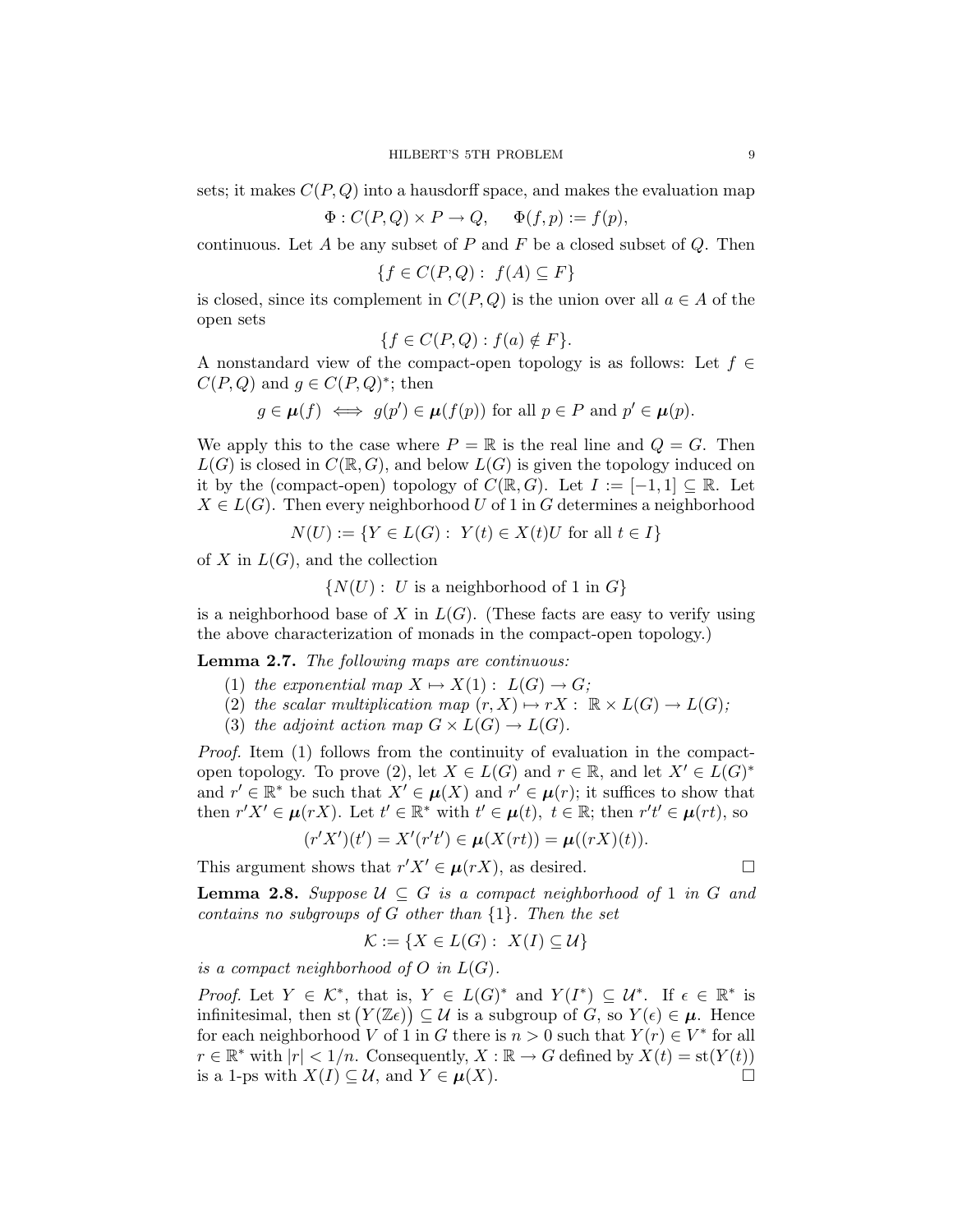#### 3. Generating compact connected subgroups

We say that a is degenerate if  $a^i \in \mu$  for all i. Note: G has NSS iff  $G^*$  has no degenerate elements other than 1. We do not yet restrict our attention to NSS-groups, so we do allow degenerate elements  $\neq 1$  in  $\mu$ . In some sense, nondegenerate elements in  $\mu$  generate nontrivial connected subgroups of  $G$ . This depends on the following elementary fact.

**Lemma 3.1.** Let  $a_1, \ldots, a_{\nu}$  be an internal sequence such that  $a_i \in \mu$  and  $a_1 \cdots a_i \in G_{\text{ns}}$  for all  $i \in \{1, \ldots, \nu\}$ . Then the set

$$
S := \{ \text{st}(a_1 \cdots a_i) : 1 \le i \le \nu \} \subseteq G
$$

is compact and connected (and contains 1).

Proof. The compactness of S follows from Lemma 2.4. Assume S is not connected. Then we have disjoint open subsets  $U$  and  $V$  of  $G$  such that  $S \subseteq U \cup V$  and S meets both U and V. We can assume that  $1 \in U$ , so  $a_1 \in U^*$ . There are  $i \leq \nu$  such that  $st(a_1 \cdots a_i) \in V$ , and  $a_1, \ldots, a_i \in V^*$ for such *i*. Take  $i \leq \nu$  minimal such that  $a_1 \cdots a_i \in V^*$ . Then  $i \geq 2$  and  $a_1 \cdots a_{i-1} \in U^*$ . Now  $a := st(a_1 \cdots a_{i-1}) = st(a_1 \cdots a_i) \in S$ . If  $a \in U$ , this gives  $a_1 \cdots a_i \in U^*$ , and if  $a \in V$ , it gives  $a_1 \cdots a_{i-1} \in V^*$ , and we have a contradiction in either case.

Till further notice  $U$  is a compact symmetric neighborhood of 1 in  $G$ . If  $a_{\text{max}}^{\mathbb{N}^*} \subseteq U^*$  (in particular, if a is degenerate), then we set  $\text{ord}_U(a) = \infty$ ; if  $a^{\mathbb{N}^*} \nsubseteq U^*$ , then we let  $\text{ord}_U(a)$  be the largest j such that  $a^i \in U^*$  for all  $i \leq j$ . Thus  $\text{ord}_U(a) = 0$  iff  $a \notin U^*$ , and  $\text{ord}_U(a) > \mathbb{N}$  if  $a \in \mu$ .

**Lemma 3.2.** Suppose  $a \in \mu$  and  $a^i \notin \mu$  for some  $i = o(\text{ord}_U(a))$ . Then U contains a nontrivial connected subgroup of G.

Proof. By the previous lemma the set

$$
G_U(a):=\{\operatorname{st}(a^k):~k=\operatorname{o}\big(\operatorname{ord}_U(a)\big)\}
$$

is a union of connected subsets of  $U$ , each containing 1, and is thus itself a connected subset of U. It is also a subgroup of G.

An element  $a \in \mu$  is said to be U-pure if it is nondegenerate and  $a \in O[\nu]$ for  $\nu := \text{ord}_{U}(a)$ . If U contains no nontrivial connected subgroup of G, then by the last lemma every nondegenerate  $a \in \mu$  is U-pure.

An element  $a \in \mu$  is said to be *pure* if it is V-pure for some compact symmetric neighborhood  $V$  of 1 in  $G$ . Thus:

**Corollary 3.3.** If G has NSCS, then every nondegenerate  $a \in \mu$  is pure.

**Lemma 3.4.** Let  $a \in \mu$ . Then a is pure iff there is v such that  $a \in O[\nu]$ and  $a^{\nu} \notin \mu$ .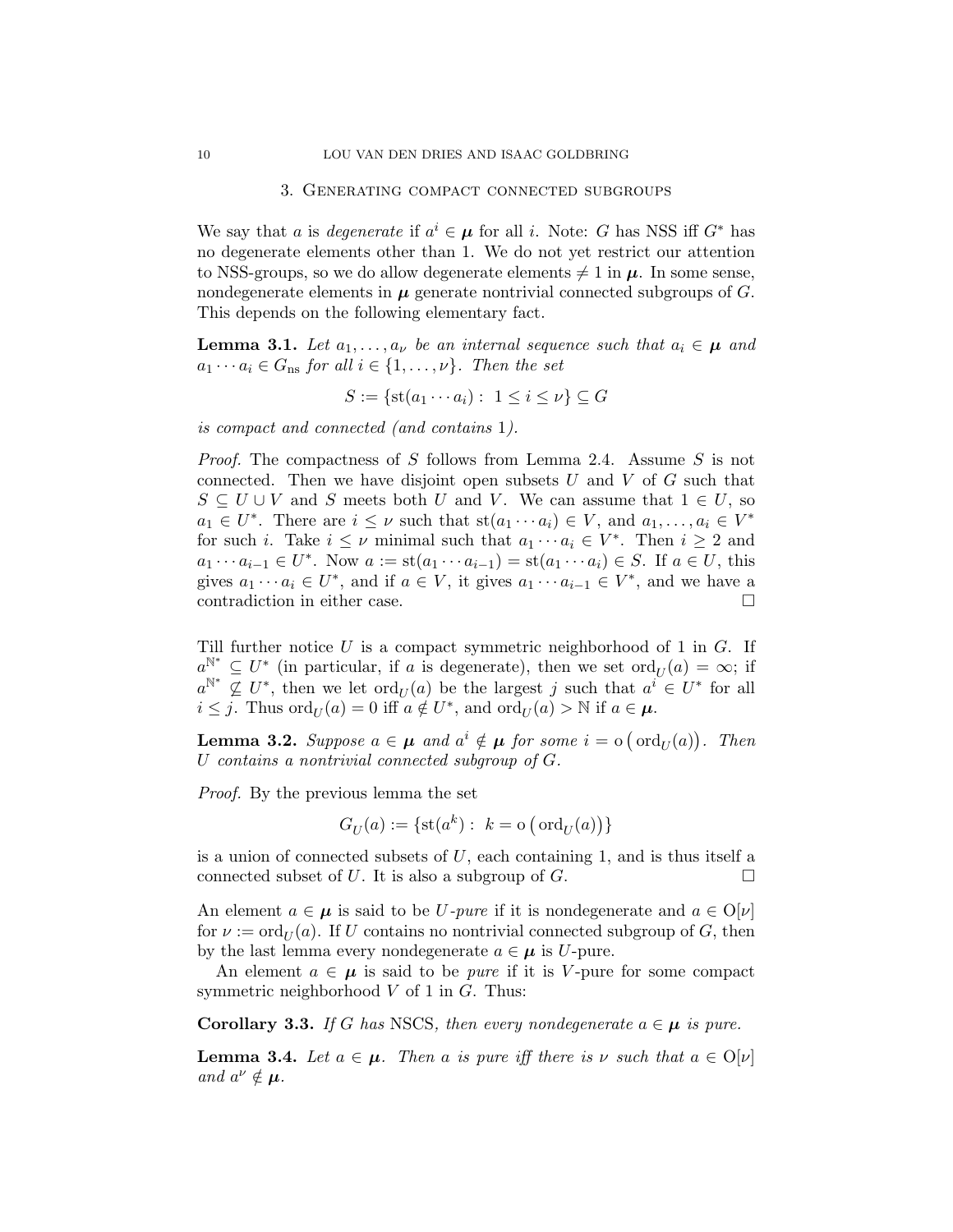*Proof.* If a is U-pure, say, then for  $\nu = \text{ord}_U(a)$  we have  $a \in \mathcal{O}[\nu]$  and  $a^{\nu} \notin \mu$ . Conversely, let  $\nu$  be such that  $a \in O[\nu]$  and  $a^{\nu} \notin \mu$ . If  $\text{ord}_U(a) = O(\nu)$ , then a is U-pure. If  $\nu = O(\text{ord}_U(a))$ , then  $a^{\nu} \in G_{\text{ns}}$ , and we can take a compact symmetric neighborhood V of 1 in G such that  $a^{\nu} \notin V^*$ , and then a is V-pure.  $\Box$ 

Let Q range over internal symmetric subsets of  $G^*$  such that  $1 \in Q \subseteq \mu$ . We define  $Q^i$  to be the internal subset of  $G^*$  consisting of all  $a_1 \cdots a_i$  where  $a_1, \ldots, a_i$  is an internal sequence in  $Q$ . Thus

$$
Q^{\infty}:=\bigcup_i Q^i
$$

is the internal subgroup of  $G^*$  internally generated by  $Q$ .

We say that Q is degenerate if  $Q^{\infty} \subseteq \mu$ . If  $Q^{\infty} \nsubseteq U^*$ , then we let  $\mathrm{ord}_U(Q)$  be the largest j such that  $Q^j \subseteq U^*$ , and if  $Q^{\infty} \subseteq U^*$ , then we set  $\mathrm{ord}_{U}(Q) := \infty$ . Thus  $e := \mathrm{ord}_{U}(Q) > \mathbb{N}$ . We set

$$
G_U(Q) := \{ \text{st}(a) : a \in Q^i \text{ for some } i = o(e) \}.
$$

**Lemma 3.5.** If  $e \neq \infty$ , then  $\text{st}(Q^e) \not\subseteq \text{int}(U)$ .

*Proof.* Assume  $e \neq \infty$ , and take  $b \in Q^e$  such that  $bq \notin U^*$  for some  $q \in Q$ . One checks easily that then st(b)  $\notin$  int(U). (check)

**Lemma 3.6.**  $G_U(Q)$  is a compact connected subgroup of  $G$  contained in  $U$ . In particular, if  $Q^i \nsubseteq \mu$  for some  $i = o(e)$ , then U contains a nontrivial compact connected subgroup of G.

*Proof.* The set  $G_U(Q)$  is the union of the increasing family of subsets  $\text{st}(Q^i)$ of G with  $i = o(e)$ . But there is only a "small" number of subsets of G, so saturation gives  $i_0 = o(e)$  such that  $st(Q^i) = st(Q^{i_0})$  for all  $i = o(e)$  with  $i \geq i_0$ . Then  $G_U(Q) = \text{st}(Q^{i_0})$ , so  $G_U(Q)$  is compact. As in the proof of Lemma 3.2,  $G_U(Q)$  is a union of connected subsets of U, each containing 1, and is thus itself a connected subset of U. It is also a subgroup of G.  $\Box$ 

## 4. compact groups

**Theorem 4.1.** Let G be compact and U an open neighborhood of 1 in  $G$ . Then there is a continuous injective group morphism  $G/N \to GL_n(\mathbb{R})$  for some closed normal subgroup N of G contained in U.

*Proof.* The Peter-Weyl theorem yields for any  $a \neq 1$  a continuous group morphism  $\phi_a: G \to \text{GL}_{n_a}(\mathbb{R})$  that does not have a in its kernel  $N_a$ . As a varies over  $G\setminus H$ , the open sets  $G\setminus N_a$  cover  $G\setminus U$ , so there are  $a_1, \ldots, a_m \in$  $G \setminus U$  such that  $N := N_{a_1} \cap \cdots \cap N_{a_m}$  is contained in U. Then the desired result holds for this N and  $n := n_{a_1} + \cdots + n_{a_m}$ .

**Corollary 4.2.** Let  $G$  be compact and  $U$  a neighborhood of 1 in  $G$ . Then there is a closed normal subgroup  $N$  of  $G$  contained in  $U$  and an open set V in G such that  $N \subseteq V \subseteq U$  and every subgroup of G contained in V is contained in N.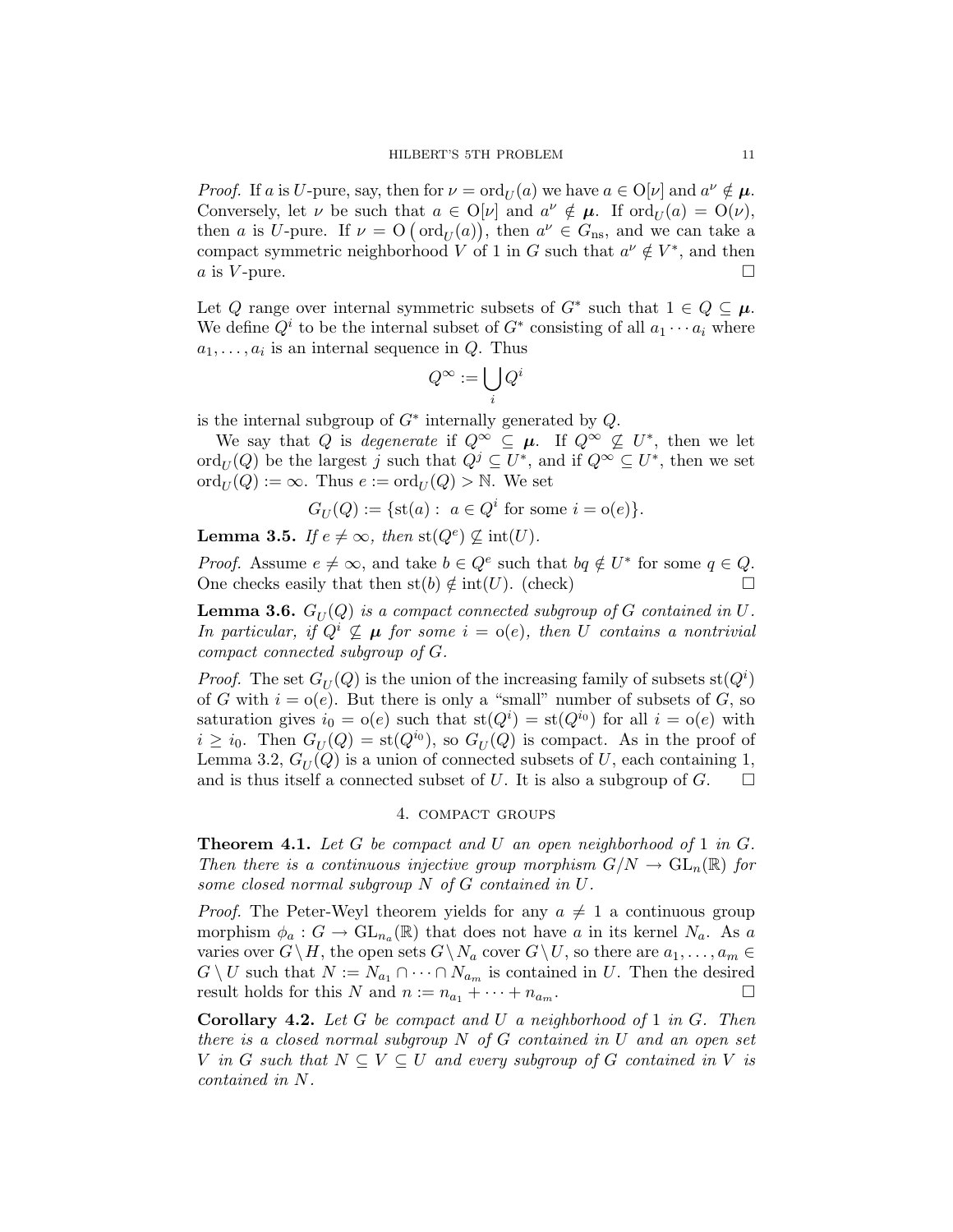*Proof.* We can assume that U is open, and then we take N as in the previous theorem, so that  $G/N$  has NSS. Take an open neighborhood W of the identity in  $G/N$  that contains no nontrivial subgroup of  $G/N$ . Let  $V := \pi^{-1}(W) \cap U$ , where  $\pi : G \to G/N$  is the natural map. Then V has the desired property.

## 5. Gleason-Yamabe Lemmas and their Consequences

This is the most technical part of the story. The leading idea is to make G act by isometries on its space of real-valued continuous functions with compact support, and to use the Haar integral on this space.

Gleason-Yamabe Lemmas. Throughout this subsection we fix a compact symmetric neighborhood U of 1 in G and a continuous function  $\tau : G \to [0, 1]$ such that

$$
\tau(1) = 1, \qquad \tau(x) = 0 \text{ for all } x \in G \setminus \mathcal{U}.
$$

Let  $Q \subseteq U$  be symmetric with  $1 \in Q$  and let e be a positive integer with  $Q^e \subseteq \mathcal{U}$ . Define the function  $\Delta = \Delta_{Q,e} : G \to [0,1]$  by

(i) 
$$
\Delta(1) = 0;
$$

- (ii)  $\Delta(x) = i/(e+1)$  if  $x \in Q^i \setminus Q^{i-1}$ ,  $1 \leq i \leq e$ ;
- (iii)  $\Delta(x) = 1$  if  $x \notin Q^e$ .

Then for all  $x \in G$ ,

- (iv)  $\Delta(x) = 1$  if  $x \notin \mathcal{U}$ ;
- (v)  $|\Delta(ax) \Delta(x)| \leq 1/e$  for  $a \in Q$ .

Now use  $\tau$  to smooth  $1 - \Delta$ : define  $\theta = \theta_{Q,e}$ :  $G \rightarrow [0,1]$  by

$$
\theta(x) = \sup_{y \in G} (1 - \Delta(y)) \tau(y^{-1}x) = \sup_{y \in \mathcal{U}} (1 - \Delta(y)) \tau(y^{-1}x).
$$

The following properties are easy consequences:

- (1)  $\theta$  is continuous, and  $\theta(x) = 0$  outside  $\mathcal{U}^2$ ;
- (2)  $0 \leq \tau \leq \theta \leq 1$ ;
- (3)  $|\theta(ax) \theta(x)| \leq 1/e$  for  $a \in Q$ ;

For continuity of  $\theta$ , note that if  $a \in \mu$  and  $x \in G$ , then  $\theta(xa) - \theta(x)$  is infinitesimal in  $\mathbb{R}^*$ . To prove (3), let  $a \in Q$ , and note that for all  $x, y \in G$ ,

$$
|(1 - \Delta(a^{-1}y)) - (1 - \Delta(y))| \le 1/e,
$$

and  $y^{-1}ax = (a^{-1}y)^{-1}x$ , so

$$
|(1 - \Delta(y))\tau(y^{-1}ax) - (1 - \Delta(a^{-1}y))\tau((a^{-1}y)^{-1}x)| \le 1/e,
$$

which gives (3).

Let C be the real vector space of continuous functions  $G \to \mathbb{R}$  with compact support, with norm given by

$$
||f|| = \sup\{|f(x)| : x \in G\}.
$$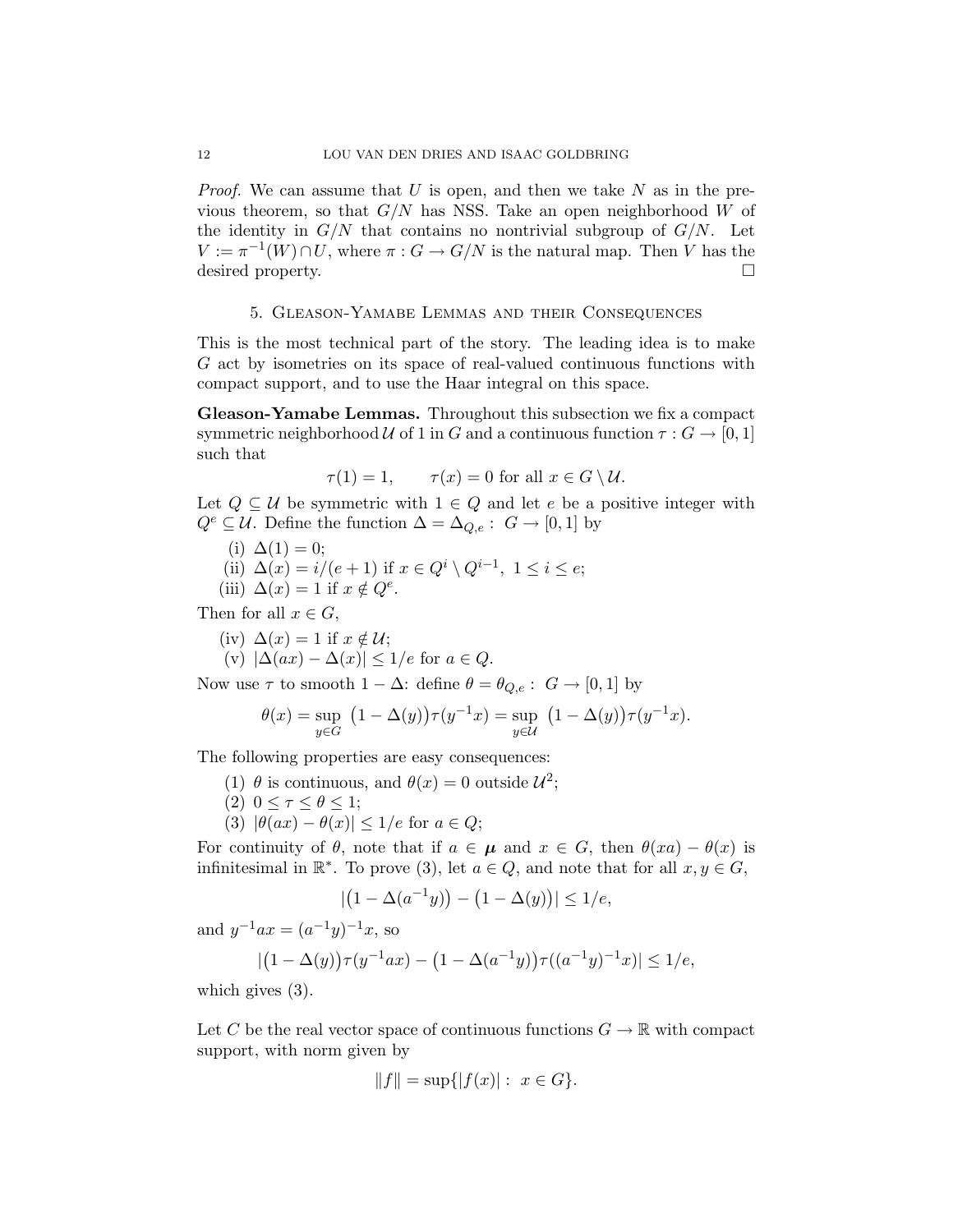We have a left action  $G \times C \to C$  of G on C given by

$$
(a, f) \mapsto af, \qquad (af)(x) = f(a^{-1}x).
$$

More suggestively,  $(af)(ax) = f(x)$  for  $a, x \in G$ ,  $f \in C$ . It is clear that for  $a \in G$  the map  $f \mapsto af$  is an R-linear isometry of C onto itself, and thus,

 $||abf - f|| \le ||af - f|| + ||bf - f||$   $(a, b \in G, f \in C).$ 

We have the following useful equicontinuity result:

(4) for each  $\varepsilon \in \mathbb{R}^{>0}$  there is a neighborhood  $V_{\varepsilon}$  of 1 in G, independent of  $(Q, e)$ , such that  $||a\theta - \theta|| \leq \varepsilon$  for all  $a \in V_{\varepsilon}$ .

To see why, let  $\varepsilon \in \mathbb{R}^{>0}$ . Uniform continuity of  $\tau$  gives a neighborhood U of 1 in G such that  $|\tau(q)-\tau(h)| < \varepsilon$  for all  $q, h \in G$  with  $gh^{-1} \in U$ . Now, take a neighborhood  $V_{\varepsilon}$  of 1 in G such that  $y^{-1}ay \in U$  for all  $(y, a) \in \mathcal{U} \times V_{\varepsilon}$ . Then  $|\tau(y^{-1}ax) - \tau(y^{-1}x)| < \varepsilon$  for all  $x \in G$ ,  $y \in \mathcal{U}$  and  $a \in V_{\varepsilon}$ . This gives  $(4).$ 

A second smoothing will be done by integration. Take the unique leftinvariant Haar measure  $\mu$  on G such that  $\mu(\mathcal{U}^2) = 1$ . Here left-invariance means that for all  $a \in G$  and  $f \in C$  we have  $\int f(ax)d\mu(x) = \int f(x)d\mu(x)$ . Then

(5)  $0 \le \int \theta(x) d\mu(x) \le 1$ , by (1) and (2).

We now introduce the continuous function  $\phi = \phi_{Q,e} : G \to \mathbb{R}$  by  $\phi(x) :=$  $\int \theta(xu)\theta(u) d\mu(u)$ . Then

- (6)  $\phi(x) = 0$  outside  $\mathcal{U}^4$ ;
- (7)  $\phi(1) \ge \int \tau(u)^2 d\mu(u) > 0$ , by (2);
- (8)  $\|\vec{a}\phi \phi\| \leq \|\vec{a}\theta \theta\|$  for all  $\vec{a} \in G$ ;
- (9) if  $a \in Q$ , then  $\|a\phi \phi\| \leq 1/e$ , by (3) and (8).

The significance of (7) is that the positive lower bound  $\int \tau(u)^2 d\mu(u)$  on  $\phi(1)$  is independent of  $(Q, e)$ .

**Lemma 5.1.** Let  $\varepsilon \in \mathbb{R}^{>0}$ . Then there is a neighborhood  $U = U_{\varepsilon} \subseteq \mathcal{U}$  of 1 in G, independent of  $(Q, e)$ , such that for all  $a \in Q$  and  $b \in U$ ,

$$
||b \cdot (a\phi - \phi) - (a\phi - \phi)|| \leq \frac{\varepsilon}{e}.
$$

*Proof.* Let  $a \in Q$ ,  $b \in \mathcal{U}$ . Then, with  $x \in G$  and  $y := b^{-1}x$ ,

$$
(a\phi - \phi)(x) = \int [\theta(a^{-1}xu) - \theta(xu))] \theta(u) d\mu(u)
$$

$$
b(a\phi - \phi)(x) = (a\phi - \phi)(y) = \int [\theta(a^{-1}yu) - \theta(yu))] \theta(u) d\mu(u).
$$

By the left-invariance of our Haar measure we can replace u by  $x^{-1}yu$  in the function of  $u$  integrated in the first identity, so

$$
(a\phi - \phi)(x) = \int [\theta(a^{-1}yu) - \theta(yu))] \theta(x^{-1}yu) d\mu(u).
$$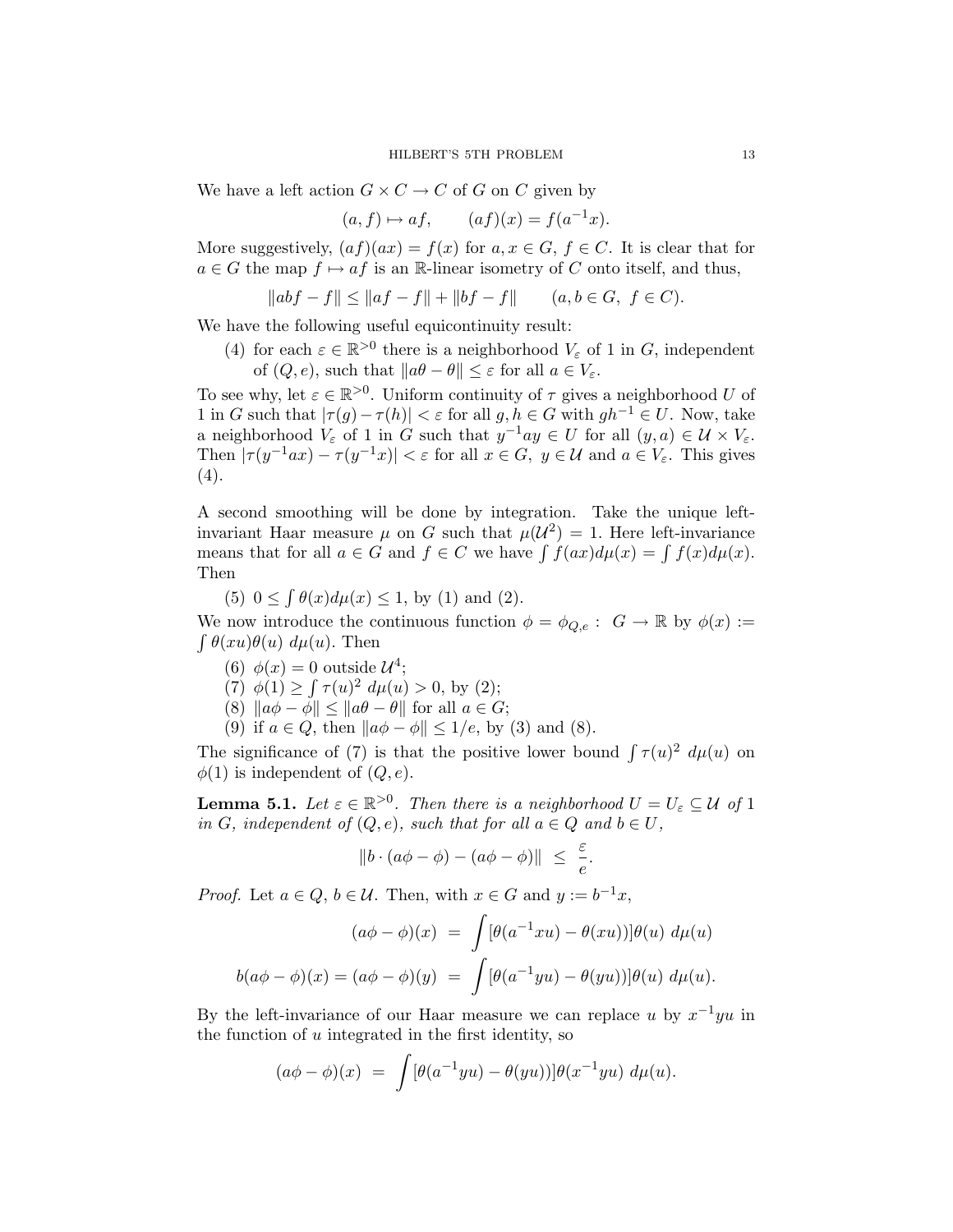Taking differences gives

$$
[b \cdot (a\phi - \phi) - (a\phi - \phi)](x) = \int [(a\theta - \theta)(yu)][(\theta - y^{-1}x\theta)(u)] d\mu(u).
$$

If the left hand side here is nonzero, then  $x \in \mathcal{U}^4$  or  $a^{-1}x \in \mathcal{U}^4$  or  $b^{-1}x \in \mathcal{U}^4$ or  $a^{-1}b^{-1}x \in \mathcal{U}^4$ , and thus  $x \in \mathcal{U}^6$  in all cases. Also  $y^{-1}x = x^{-1}bx$ , so by (4) we can take the neighborhood  $U_{c,\varepsilon} \subseteq \mathcal{U}$  of 1 in G so small that for all  $b \in U_{\varepsilon}$  and  $x \in \mathcal{U}^6$  we have  $y^{-1}x \in \mathcal{U}$  and  $\|\theta - y^{-1}x\theta\| < \varepsilon/\mu(\mathcal{U}^3)$ . Then  $U_{\varepsilon}$ has the desired property.

**Lemma 5.2.** With  $\varepsilon \in \mathbb{R}^{>0}$ , let  $U = U_{\varepsilon}$  be as in the previous lemma and let  $a \in Q$  and  $n > 0$  be such that  $a^i \in U$  for  $i = 0, \ldots, n$ . Then

$$
\|(a^n\phi - \phi) - n(a\phi - \phi)\| \le \frac{n\varepsilon}{e}.
$$

*Proof.* We have  $a^n \phi - \phi = \sum_{i=0}^{n-1} a^i (a\phi - \phi)$ , so

$$
(a^{n}\phi - \phi) - n(a\phi - \phi) = \sum_{i=0}^{n-1} a^{i}(a\phi - \phi) - (a\phi - \phi).
$$

By the previous lemma we have for  $i = 0, \ldots, n - 1$ ,

$$
||a^i(a\phi - \phi) - (a\phi - \phi)|| \leq \frac{\varepsilon}{e},
$$

which gives the desired result by summation.

Suppose now that Q is a symmetric internal subset of  $G^*$  with  $1 \in Q$  and  $Q \subseteq \mu$ . Let  $e \in \mathbb{N}^*$  be such that  $e \geq 1$  and  $Q^e \subseteq \mathcal{U}^*$ . Then the constructions and results above transfer automatically to the nonstandard setting and yield internally continuous functions

$$
\theta = \theta_{Q,e}: G^* \to [0,1]^*, \quad \phi = \phi_{Q,e}: G^* \to \mathbb{R}^*
$$

satisfying the internal versions of  $(1)-(9)$  and Lemmas 5.1 and 5.2. With these assumptions we have

**Corollary 5.3.** Suppose 
$$
a \in Q
$$
,  $\nu = O(e)$ , and  $a \in o[\nu]$ . Then  

$$
\nu ||a\phi - \phi|| \sim 0.
$$

*Proof.* By Lemma 5.2 we have for each  $\varepsilon \in \mathbb{R}^{>0}$ ,

$$
\|(a^{\nu}\phi - \phi) - \nu(a\phi - \phi)\| \leq \frac{\nu\varepsilon}{e},
$$

so the lefthand side in this inequality is infinitesimal. Also, by (8) and (4) we have  $||a^{\nu}\phi - \phi|| \le ||a^{\nu}\theta - \theta||$ , so  $||a^{\nu}\phi - \phi||$  is infinitesimal.

## Consequences of the Gleason-Yamabe Lemmas.

**Lemma 5.4.** Let  $a_1, \ldots, a_{\nu}$  be an internal sequence in  $G^*$  such that all  $a_i \in \mathfrak{o}[\nu]$ . Then  $a_1 \cdots a_\nu \in \mu$ .

$$
\Box
$$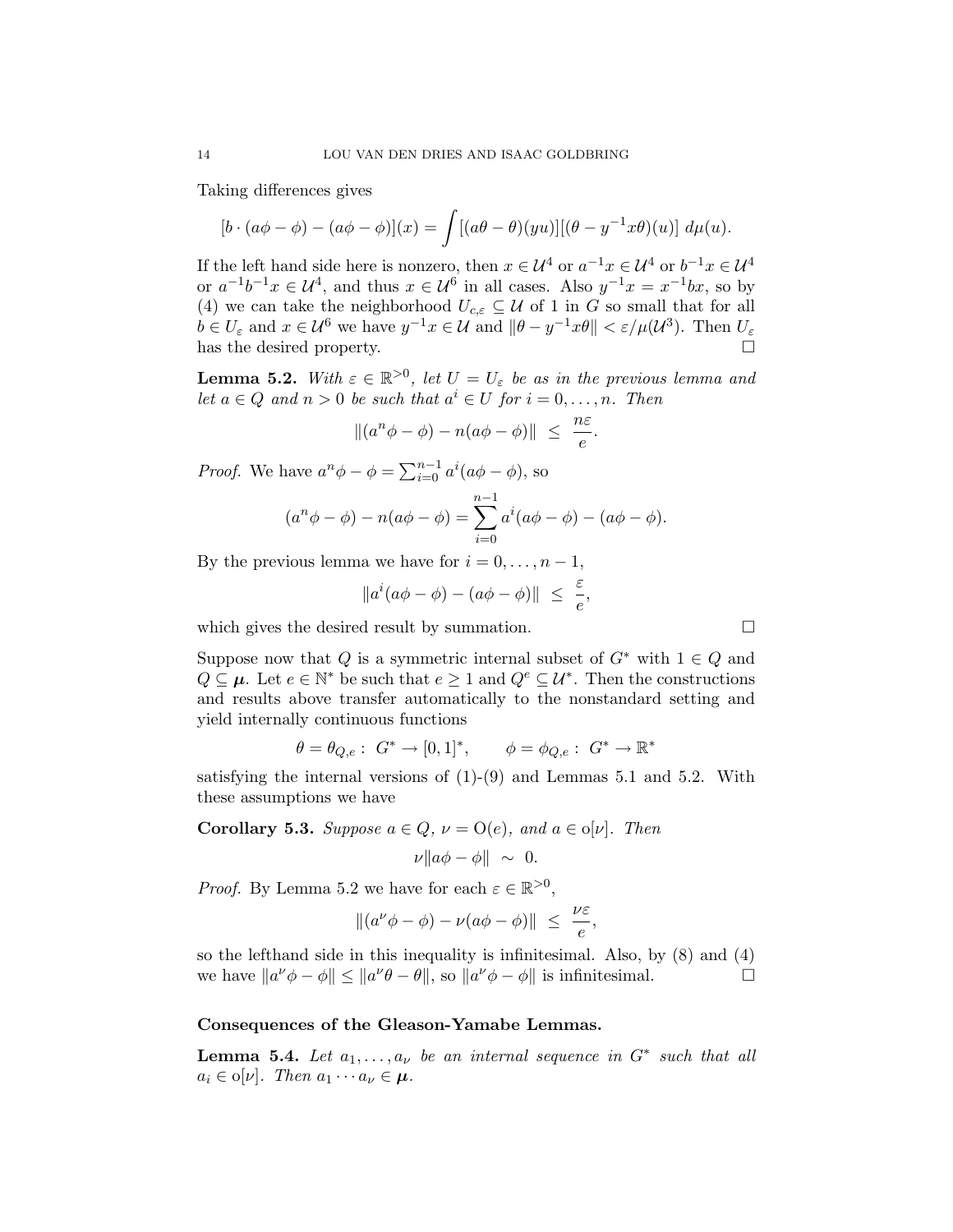*Proof.* Put  $Q := \{1, a_1, \ldots, a_{\nu}, a_1^{-1}, \ldots, a_{\nu}^{-1}\}$ , and towards a contradiction, suppose that  $Q^{\nu} \nsubseteq \mu$ . Take a compact symmetric neighborhood U of 1 in G such that  $Q^{\nu+1} \nsubseteq U^*$ , so  $\text{ord}_U(Q) \leq \nu$ . By decreasing  $\nu$  if necessary, and Q accordingly, we arrange that  $\text{ord}_U(Q) = \nu$ .

Consider first the special case that  $Q^i \subseteq \mu$  for all  $i = o(\nu)$ . (This occurs if G has NSCS). Take  $b \in Q^{\nu}$  such that  $\text{st}(b) \neq 1$ , and then take a compact symmetric neighborhood  $\mathcal{U} \subseteq U$  of 1 in G such that  $\text{st}(b) \notin \mathcal{U}^4$ , and put  $e := \text{ord}_{\mathcal{U}}(Q)$ , so  $\nu = \text{O}(e)$ . The previous subsection yields an internally continuous function  $\phi = \phi_{Q,e} : G^* \to \mathbb{R}^*$  satisfying the internal versions of (6)-(9) and Lemma 5.3. In particular,  $\phi(x) = 0$  outside  $(\mathcal{U}^*)^4$  (hence  $\phi(b^{-1}) = 0$ , and  $\phi(1)$  is not infinitesimal. Then  $||b\phi - \phi||$  is not infinitesimal. Take an internal sequence  $b_1, \ldots, b_{\nu}$  in Q such that  $b = b_1 \cdots b_{\nu}$ . Then Lemma 5.3 yields

$$
||b\phi - \phi|| \le \sum_{i=1}^{\nu} ||b_i\phi - \phi|| \sim 0,
$$

and we have a contradiction.

Next, assume that  $Q^i \nsubseteq \mu$  for some  $i = o(\nu)$ . Then we set

 $H := G_U(Q) = \{ \text{st}(b) : b \in Q^i \text{ for some } i = o(\nu) \},\$ 

so  $H$  is a nontrivial compact subgroup of  $G$  contained in  $U$ . By Corollary 4.2 we can take a proper closed normal subgroup  $N$  of  $H$  and a compact symmetric neighborhood  $V \subseteq U$  of 1 in G such that  $N \subseteq \text{int}(V)$  and every subgroup of H contained in V is contained in N. Put  $\mu := \text{ord}_V(Q)$ , so  $\mathbb{N} < \mu \leq \nu$ , and we have the compact subgroup

$$
G_V(Q) = \{ \text{st}(b) : b \in Q^i \text{ for some } i = o(\mu) \}
$$

of H with  $G_V(Q) \subseteq V$ , so  $G_V(Q) \subseteq N$ . By Lemma 3.5 we can take  $b \in Q^{\mu}$ with st(b)  $\notin$  int(V). Then st(b)  $\notin N$ , so we can take a compact symmetric neighborhood U of 1 in G such that  $N \subseteq \text{int}(\mathcal{U})$ ,  $\mathcal{U}^4 \subseteq V$  and  $\text{st}(b) \notin \mathcal{U}^4$ .

Put  $e := \text{ord}_{\mathcal{U}}(Q)$ . If  $e = o(\mu)$ , then  $\text{st}(Q^e) \subseteq G_V(Q) \subseteq N$ , contradicting st(b)  $\notin N$ . This shows  $\mu = O(e)$ . The rest of the proof now proceeds as in the special case considered earlier, with  $\nu$  replaced by  $\mu$ , and  $b_1, \ldots, b_{\nu}$  by an internal sequence  $b_1, \ldots, b_\mu$  in Q such that  $b = b_1 \cdots b_\mu$ .

Corollary 5.5. Let  $a_1, \ldots, a_{\nu}$  be an internal sequence in  $G^*$  such that all  $a_i \in \mathcal{O}[\nu]$ . Then  $a_1 \cdots a_\nu \in G_{\text{ns}}$ .

*Proof.* If  $a_1 \cdots a_{\nu} \in \mathcal{U}^*$ , we are done. Assume otherwise. Take the least j with  $a_i \cdots a_{i+j} \notin \mathcal{U}^*$  for some i with  $1 \leq i < i+j \leq \nu$ . Then by the previous lemma we cannot have  $j = o(\nu)$ , and this gives  $n > 0$  with  $nj \leq \nu < (n+1)j$ . Hence

$$
a_1 \cdots a_\nu = (a_1 \cdots a_j)(a_{j+1} \cdots a_{2j}) \cdots (a_{nj+1} \cdots a_\nu) \in (\mathcal{U}^*)^n \subseteq G_{\text{ns}}.
$$

**Lemma 5.6.** If  $a \in O[\nu]$  and  $b \in o[\nu]$ , then  $(ab)^i \sim a^i$  for all  $i \leq \nu$ .

 $\Box$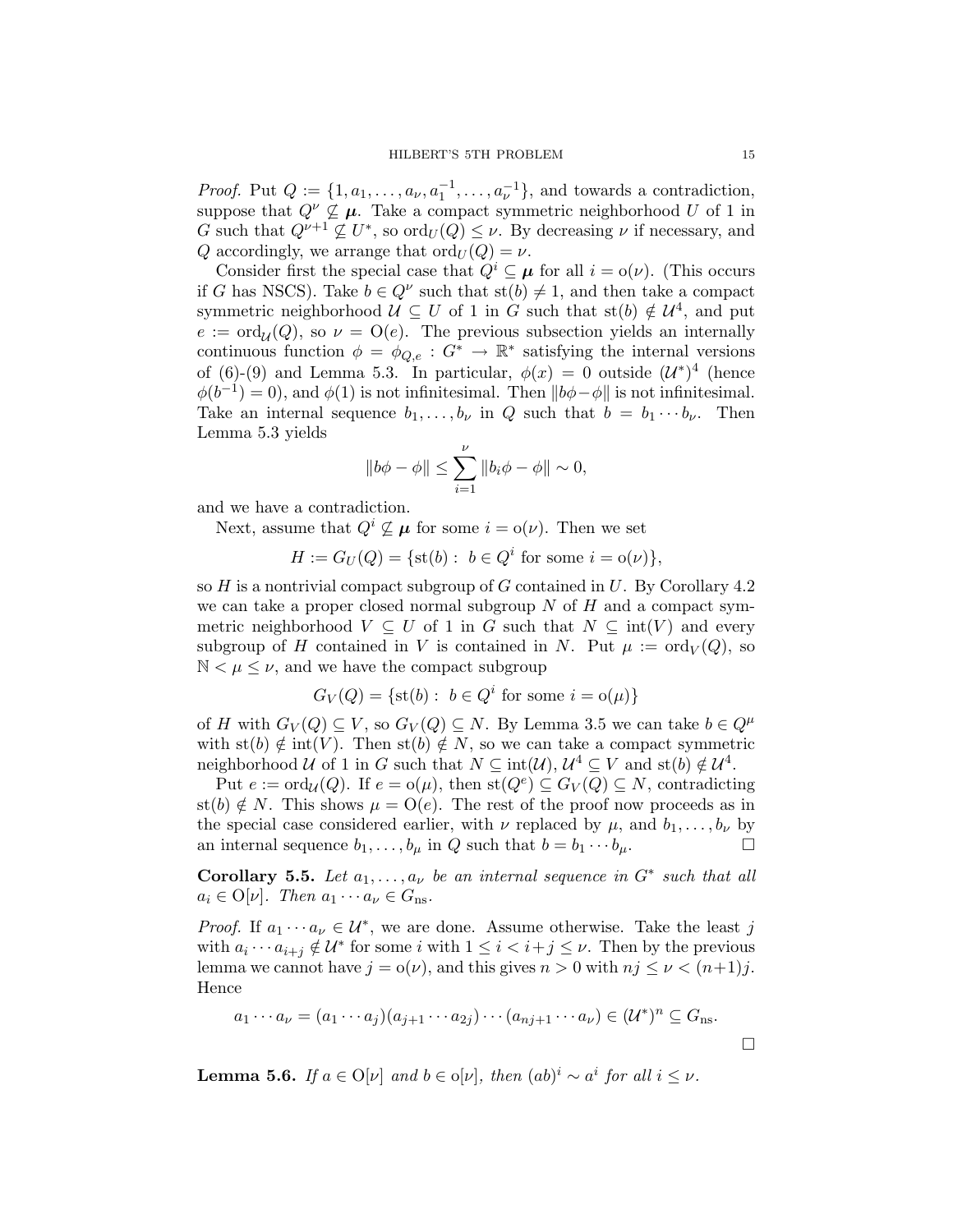*Proof.* Set  $b_i := a^i b a^{-i}$ . Then  $(ab)^i = b_1 \cdots b_i \cdot a^i$ . Assuming  $a \in O[\nu]$  and  $b \in \mathfrak{0}[\nu],$  we have  $b_i \in \mathfrak{0}[\nu]$  for  $i \leq \nu$ , so  $b_1 \cdots b_i \in \mu$  for all  $i \leq \nu$ , by Lemma 5.4.  $\Box$ 

**Lemma 5.7.** Suppose that  $a, b \in O[\nu]$  and  $a^i \sim b^i$  for all  $i \leq \nu$ . Then  $a^{-1}b \in o[\nu].$ 

Proof. If  $a \in \mathfrak{0}[v]$ , then  $b \in \mathfrak{0}[v]$ , so  $(a^{-1}b)^i \sim a^{-i} \in \mu$  for all  $i \leq v$ , and we are done. So we can assume that  $a \notin o[\nu]$ , and then, replacing v by an element of  $\mathbb{N}^*$  of the same archimedean class, we have  $a^{\nu} \notin \mu$ . Let  $Q := \{1, a, a^{-1}, b, b^{-1}\}$ . Then  $Q^i \subseteq \mu$  for all  $i = o(\nu)$  by Lemma 5.4, and  $Q^{\nu} \subseteq G_{\text{ns}}$  by Corollary 5.5. Suppose towards a contradiction that  $(a^{-1}b)^j \notin \mu$ , where  $j \leq \nu$ . Then  $\nu = O(j)$ . Take a compact symmetric neighborhood U of 1 in G such that  $a^{\nu} \notin U$  and  $(a^{-1}b)^j \notin U^4$ , and put  $e = \text{ord}_{\mathcal{U}}(Q)$ , so e and  $\nu$  have the same archimedean class. As before we have the internally continuous function  $\phi = \phi_{Q,e} : G^* \to \mathbb{R}^*$  satisfying the internal versions of (6)-(9) and Lemma 5.3. Then  $\phi((a^{-1}b)^j) = 0$  and  $\varepsilon := \phi(1) > 0$  is not infinitesimal, and thus

$$
\varepsilon \le ||(b^{-1}a)^{j}\phi - \phi|| \le j||(b^{-1}a)\phi - \phi||
$$
  
=  $j||a\phi - b\phi|| = j||(a\phi - \phi) - (b\phi - \phi||)$ .

The desired contradiction will be obtained by showing that

$$
j\|(a\phi - \phi) - (b\phi - \phi)\| < \varepsilon.
$$

Let  $\delta \in \mathbb{R}^{>0}$ ; then Lemma 5.2 gives a compact symmetric neighborhood  $U \subseteq \mathcal{U}$  of 1 in G such that if  $k > 0$  and  $a^i, b^i \in U^*$  for all  $i \leq k$ , then

$$
\|(a^k\phi - \phi) - k(a\phi - \phi)\| \le k\delta/e, \quad \|(b^k\phi - \phi) - k(b\phi - \phi)\| \le k\delta/e, \text{ so}
$$
  

$$
\|\frac{j}{k}(a^k\phi - \phi) - j(a\phi - \phi)\| \le j\delta/e, \quad \|\frac{j}{k}(b^k\phi - \phi) - j(b\phi - \phi)\| \le j\delta/e.
$$

Choose  $\delta \in \mathbb{R}^{>0}$  such that  $j\delta/e < \varepsilon/3$ , and put  $k := \min(\text{ord}_U(a), \text{ord}_U(b)).$ Then  $k < \nu$  and  $a^i, b^i \in U^*$  for all  $i \leq k$ , and therefore

$$
\|\frac{j}{k}(a^k\phi-\phi)-j(a\phi-\phi)\|<\varepsilon/3,\quad \|\frac{j}{k}(b^k\phi-\phi)-j(b\phi-\phi)\|<\varepsilon/3.
$$

Also  $\nu = O(k)$ , and hence  $j/k < n$  for some n. Since  $a^k \sim b^k$ , this gives

$$
||(j/k)(ak\phi - \phi) - (j/k)(bk\phi - \phi)|| = (j/k)||ak\phi - bk\phi|| \sim 0.
$$

In view of the earlier inequalities, this yields

 $||j(a\phi - \phi) - j(b\phi - \phi)|| < \varepsilon$ ,

as promised.  $\square$ 

**Theorem 5.8.** The sets 
$$
O[\sigma]
$$
 and  $\sigma[\sigma]$  have the following properties:

- (1)  $O[\sigma]$  and  $O[\sigma]$  are normal subgroups of  $G_{\text{ns}}$ ;
- (2) if  $a \in O[\sigma]$  and  $b \in \mu$ , then  $[a, b] := aba^{-1}b^{-1} \in o[\sigma]$ ;
- (3)  $O[\sigma]/o[\sigma]$  is commutative, and  $O[\sigma]/o[\sigma] \subseteq$  center  $(\mu/o[\sigma])$ .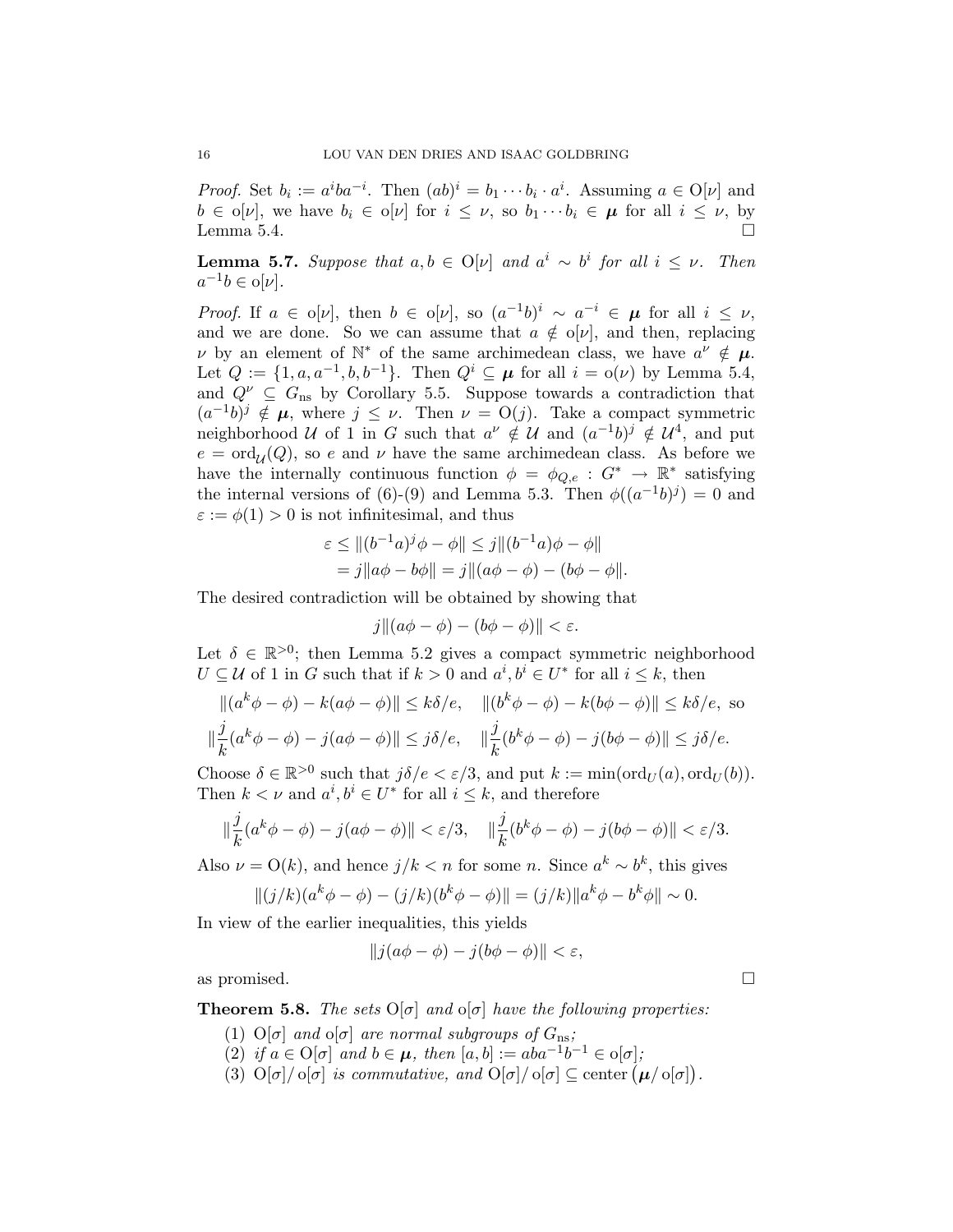*Proof.* As to (1), let  $a, b \in O[\sigma]$ . Then  $(ab)^i \in \mu$  for all  $i = o(\sigma)$  by Lemma 5.4, so  $ab \in O[\sigma]$ . Thus  $O[\sigma]$  is a normal subgroup of  $G_{\text{ns}}$ . For  $i = O(\sigma)$  this argument shows that  $o[\sigma]$  is a normal subgroup of  $G_{\text{ns}}$ . As to (2), this follows from the previous lemma. Item (3) is immediate from  $(2).$ 

 $L(G)$  as a topological vector space. It follows from Lemma 5.6 that for  $a \in O[\sigma]$  and  $b \in O[\sigma]$  we have  $X_a = X_{ab}$ , so we have a surjective map

$$
a \circ [\sigma] \mapsto X_a: \mathcal{O}[\sigma] / \mathcal{O}[\sigma] \to L(G).
$$

By Lemma 5.6 we also have for  $a, b \in O[\sigma]$  that if  $X_a = X_b$ , then  $a^{-1}b \in O[\sigma]$ , so the above map is a bijection. We make  $L(G)$  into an abelian group with group operation  $\pm_{\sigma}$  so that this bijection is a group isomorphism  $O[\sigma]/o[\sigma] \to L(G)$ , in other words,  $X_a +_{\sigma} X_b = X_{ab}$  for  $a, b \in O[\sigma]$ . Note that  $X_a +_{\sigma} X_a = 2X_a$  for  $a \in O[\sigma]$ . To show that this operation  $+_{\sigma}$  is independent of  $\sigma$ , we need the next lemma. In its proof we use that for  $g, h \in G$  and  $[g, h] := ghg^{-1}h^{-1}$  we have  $gh = [g, h]hg$ .

**Lemma 5.9.** Let  $a, b \in \mathfrak{0}[v]$  and  $a^v \in \mathfrak{O}[\sigma]$ . Then  $(ab)^v = ca^v b^v$  with  $c \in \mathfrak{o}[\sigma]$ . Likewise,  $(ba)^{\nu} = b^{\nu}a^{\nu}d$  with  $d \in \mathfrak{o}[\sigma]$ .

*Proof.* We define  $c_i := [a^{i-1}, [b^{i-1}, a]] [b^{i-1}, a] \in \mu$  for  $i = 1, ..., \nu$ , so  $c_1 = 1$ . We claim that then  $(ab)^i = c_1 \cdots c_i a^i b^i$ . This is clear for  $i = 1$ . Assume the claim holds for a certain  $i < \nu$ . Then

$$
(ab)^{i+1} = c_1 \cdots c_i a^i b^i ab = c_1 \cdots c_i a^i [b^i, a] ab^{i+1}
$$
  
=  $c_1 \cdots c_i [a^i, [b^i, a]] [b^i, a] a^{i+1} b^{i+1} = c_1 \cdots c_{i+1} a^{i+1} b^{i+1}$ 

This proves our claim. Now  $a^{\nu} \in O[\sigma]$  gives  $a \in O[\nu \sigma]$ , so  $[b^i, a] \in o[\nu \sigma]$ for  $0 \leq i < \nu$ , hence  $c_i \in o[\nu\sigma]$  for  $1 \leq i \leq \nu$ . Put  $c := c_1 \cdots c_{\nu}$ . Then for  $1 \leq j \leq \sigma$ , the element  $c^j = (c_1 \cdots c_{\nu})^j$  is a product of  $j \nu \leq \nu \sigma$  elements, each in  $\alpha[\nu\sigma]$ , so  $c^j \in \mu$  by Lemma 5.4, and thus  $c \in \alpha[\sigma]$ , as desired.

With  $a^{-1}, b^{-1}$  in place of a, b, this yields the second part.  $\square$ 

**Lemma 5.10.** Let  $X, Y \in L(G)$ . Then  $X + Y$  exists and equals  $X +_{\sigma} Y$ .

*Proof.* It suffices to show that  $X +_{\sigma} Y = X +_{\tau} Y$  for all positive infinite  $\tau \in \mathbb{R}^*$ . Consider first the case  $\tau = \nu \sigma$  and set

$$
a := X(1/\tau), \quad b := Y(1/\tau), \quad a_{\sigma} := X(1/\sigma), \quad b_{\sigma} := Y(1/\sigma),
$$

so  $a_{\sigma} = a^{\nu}$ ,  $b_{\sigma} = b^{\nu}$ . We have  $a, b \in o[\nu]$ , so  $a^{\nu}b^{\nu} = c(ab)^{\nu}$  with  $c \in o[\sigma]$  by Lemma 5.9. Put  $d := (ab)^{\nu}$ , so  $a_{\sigma}, b_{\sigma}, d \in O[\sigma]$ , with  $a_{\sigma}b_{\sigma} = cd$ , hence

$$
X +_{\sigma} Y = X_{a_{\sigma}b_{\sigma}} = X_{cd} = X_d,
$$

and thus for all  $t \in \mathbb{R}$ ,

$$
(X +_{\sigma} Y)(t) = \operatorname{st}(d^{[\sigma t]}) = \operatorname{st} ((ab)^{[\tau t]}) = (X +_{\tau} Y)(t).
$$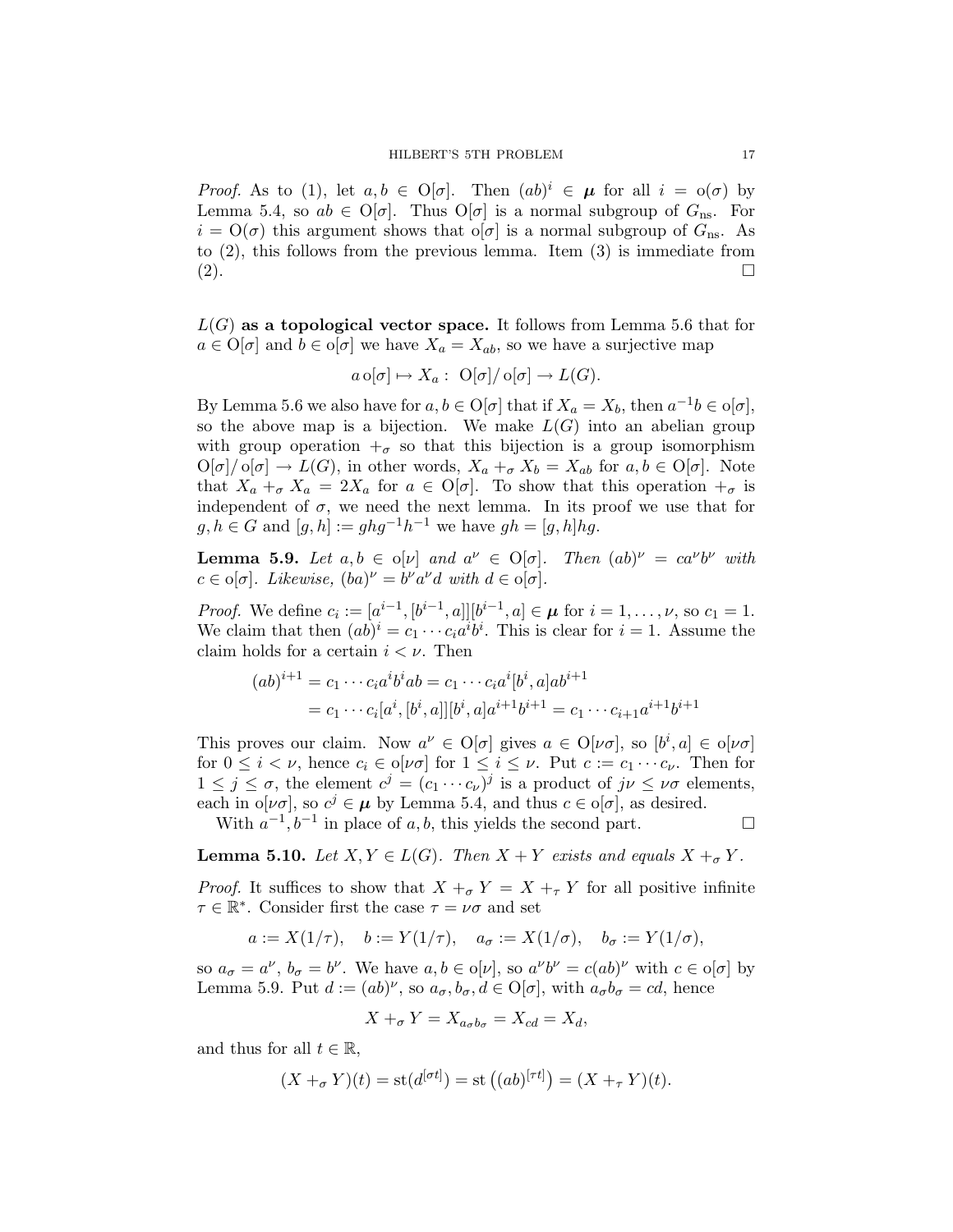Next we consider the case  $\tau = (1 + \varepsilon)\sigma$  with infinitesimal  $\varepsilon \in \mathbb{R}^*$ . With  $a, b, a_{\sigma}, b_{\sigma}$  defined as before, we have  $a, b, a_{\sigma}, b_{\sigma} \in O[\sigma] = O[\tau]$  and

$$
a_{\sigma} = a \cdot X(\varepsilon/\tau), \qquad b_{\sigma} = b \cdot Y(\varepsilon/\tau)
$$

with  $X(\varepsilon/\tau), Y(\varepsilon/\tau) \in o[\sigma] = o[\tau],$  so  $a_{\sigma}b_{\sigma} = abc$  with  $c \in o[\sigma]$ . For  $t \in \mathbb{R}^{>0}$ we have  $[\sigma t] = [\tau t] + k$  with  $k = o(\sigma)$ , so

$$
(a_{\sigma}b_{\sigma})^{[\sigma t]} \sim (a_{\sigma}b_{\sigma})^{[\tau t]} = (abc)^{[\tau t]} \sim (ab)^{[\tau t]},
$$

and thus  $X +_{\sigma} Y = X +_{\tau} Y$ . For arbitrary positive infinite  $\tau \in \mathbb{R}^*$  we reduce to the previous two cases by taking  $\nu, \nu' \in \mathbb{N}^* \setminus \mathbb{N}$  such that  $\nu' \tau = (1 + \varepsilon) \nu \sigma$ with infinitesimal  $\varepsilon \in \mathbb{R}^*$ .

By Lemma 5.10 we now have the real vector space  $L(G)$  as indicated in Lemma 2.3. In Section 2 we gave it the topology induced by the compactopen topology of  $C(\mathbb{R}, G)$ . Note also that for  $X, Y \in L(G)$  and  $r \in \mathbb{R}$  we have  $(X + Y)(r) = (rX + rY)(1)$ , that is,

$$
(X+Y)(r) = \lim_{s \to \infty} (X(\frac{1}{s})Y(\frac{1}{s}))^{[rs]} = \lim_{s \to \infty} (X(\frac{r}{s})Y(\frac{r}{s}))^{[s]}.
$$

**Corollary 5.11.**  $L(G)$  is a topological vector space over  $\mathbb{R}$ .

Proof. Lemma 2.7 gives the continuity of scalar multiplication, so it remains to establish the continuity of +. Let  $X, Y \in L(G)$ , and let W be a neighborhood of  $X + Y$  in  $L(G)$ . It suffices to obtain neighborhoods P and Q of X and Y in  $L(G)$  such that for all  $X' \in P$  and  $Y' \in Q$  we have  $X' + Y' \in W$ . To get such  $P, Q$ , take a compact neighborhood U of 1 in G so small that for all  $Z \in L(G)$ , if  $Z(t) \in (X + Y)(t)U$  for all  $t \in I$ , then  $Z \in W$ . Next, let  $X', Y' \in L(G)^*$  and  $X \sim X'$  and  $Y \sim Y'$ . Fix some  $\nu > \mathbb{N}$ , and put

$$
a:=X(1/\nu),\quad a':=X'(1/\nu),\quad b:=Y(1/\nu),\quad b':=Y'(1/\nu),
$$

so  $a, a', b, b' \in G(\nu)$  and  $a^i \sim a'^i$  and  $b^i \sim b'^i$  for all  $i \leq \nu$ , so  $a \circ [\nu] = a' \circ [\nu]$ and  $b \circ [\nu] = b' \circ [\nu]$ . Hence  $(ab)^k \sim (a'b')^k$  whenever  $|k| \leq \nu$ , so for all such  $k,$ 

$$
(X'(\frac{1}{\nu})Y'(\frac{1}{\nu}))^k\in\ \big((X(\frac{1}{\nu})Y(\frac{1}{\nu}))^k\big)U^*.
$$

By overspill this gives neighborhoods  $P$  and  $Q$  of  $X$  and  $Y$  in  $L(G)$  such that for all  $X' \in P$  and  $Y' \in Q$  we have

$$
(X'(\frac{1}{\nu})Y'(\frac{1}{\nu}))^k\in \big((X(\frac{1}{\nu})Y(\frac{1}{\nu}))^k\big)U^*
$$

whenever  $|k| \leq \nu$ . It follows that for all  $X' \in P$  and  $Y' \in Q$  we have

$$
(X' + Y')(t) \in (X + Y)(t) \cdot U \qquad \text{for all } t \in I.
$$

This gives  $X' + Y' \in W$  for all  $X' \in P$  and  $Y' \in Q$ .

Corollary 5.12. Suppose the exponential map of G maps some open neighborhood of O in  $L(G)$  homeomorphically onto an open neighborhood of 1 in G. Then G is locally euclidean and has NSS.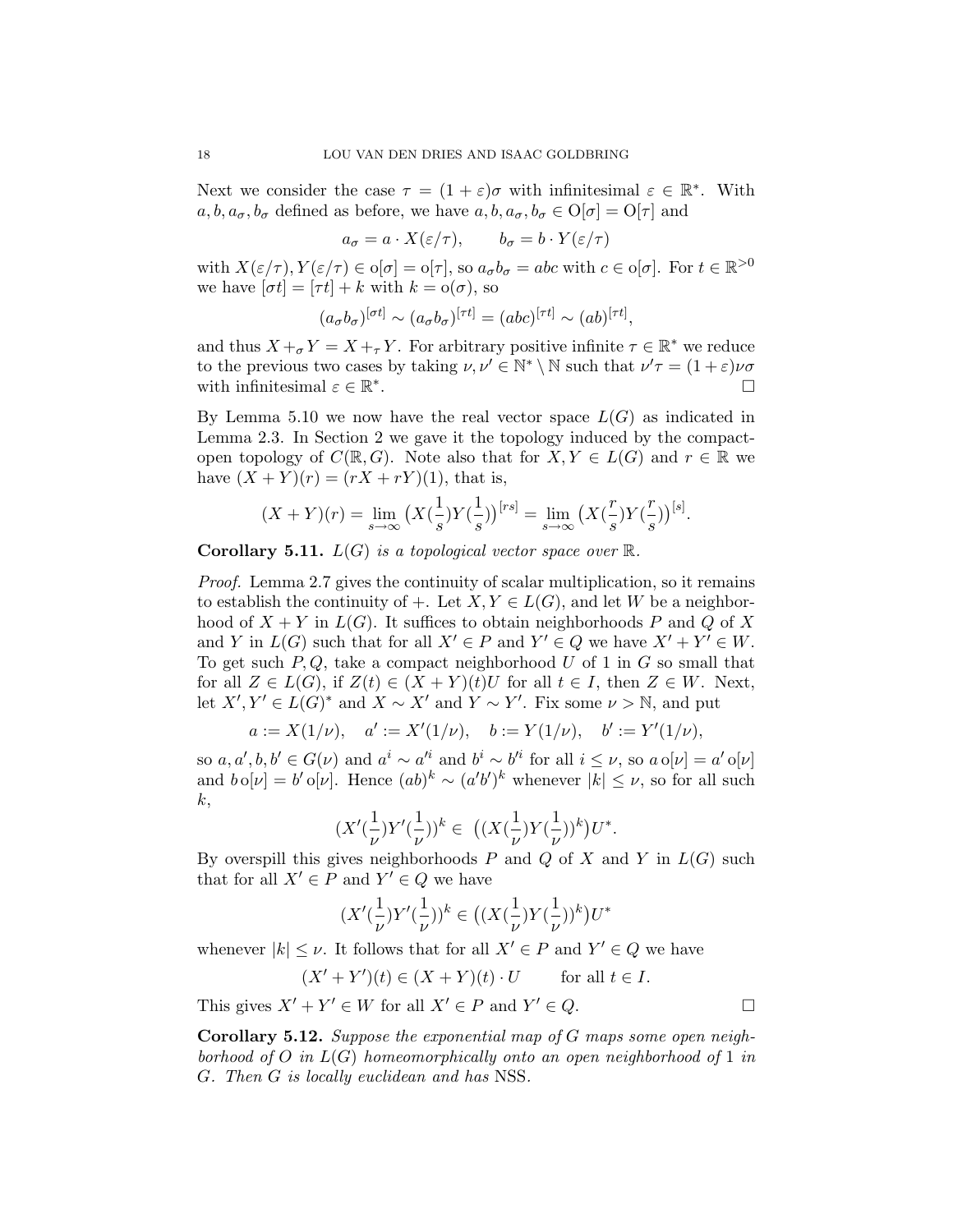*Proof.* Since G is locally compact, so is  $L(G)$ . It follows that  $L(G)$  has finite dimension as vector space over  $\mathbb{R}$ , and so we can put a norm on  $L(G)$ . With respect to this norm we take an open ball  $B$  centered at  $O$  that is homeomorphic to an open neighborhood  $U$  of 1 in  $G$  via the exponential map of G. Take  $n > 1$  such that  $V := \{X(1): X \in \frac{1}{n}B\}$  satisfies  $V^2 \subseteq U$ . We claim that then V contains no subgroup of G other than  $\{1\}$ . To see why, let  $a \in V$ ,  $a \neq 1$ . Take  $X \in \frac{1}{n}B$  with  $a = X(1)$ , and take  $m > 1$  such that  $mX \in B \setminus \frac{1}{n}B$ . Then  $(mX)(1) = a^m \in U \setminus V$ , so  $a^{\mathbb{Z}} \nsubseteq V$ .

# 6. Consequences of NSS

In this section we assume that our  $G$  has NSS. We shall now carry out step (3) from the sketch in the Introduction.

**Lemma 6.1.** There is a neighborhood U of 1 such that for all  $x, y \in U$ ,  $x^2 = y^2 \implies x = y.$ 

*Proof.* Towards a contradiction, let  $x, y \in \mu$ ,  $x \neq y$  and  $x^2 = y^2$ . Then

$$
y^{-1}(xy^{-1})y = y^{-1}x = (xy^{-1})^{-1},
$$

so with  $a := xy^{-1}$  we get  $y^{-1}ay = a^{-1}$ . Then  $y^{-1}a^ky = a^{-k}$  for all k. Take a compact symmetric neighborhood  $U$  of 1 in  $G$  that contains no nontrivial subgroup of G. Take positive k such that  $a^i \in U^*$  for  $0 \le i \le k$  and  $a^{k+1} \notin U^*$ . Set  $b := \text{st}(a^k)$ , so  $b \neq 1$ ,  $b \in U$ , and  $b = b^{-1}$ , so  $\{1, b\}$  is a non-trivial subgroup of G contained in U, a contradiction.  $\Box$ 

By a special neighborhood of  $G$  we mean a compact symmetric neighborhood U of 1 in  $G$  such that U contains no non-trivial subgroup of  $G$  and for all  $x, y \in U, x^2 = y^2 \implies x = y.$ 

In the rest of this section we fix a special neighborhood  $U$  of  $G$  (which exists by the lemma above), and we set  $\text{ord}(a) := \text{ord}_{\mathcal{U}}(a)$ .

**Corollary 6.2.** Suppose G is not discrete. Then  $L(G) \neq \{O\}$ .

*Proof.* Take  $a \in \mu$  with  $a \neq 1$ , and set  $\sigma := \text{ord}(a)$ . Then  $a \in O[\sigma]$  and  $a \notin \overline{\mathrm{o}[\sigma]}$ , so  $X_a \in L(G)$ ,  $X_a \neq O$  where  $X_a$  is defined as in Lemma 2.5.  $\Box$ 

We set  $\mathcal{K} := \{ X \in L(G) : X(I) \subseteq \mathcal{U} \}$ , so  $\mathcal{K}$  is a compact neighborhood of O in  $L(G)$ , by Lemma 2.8. Note that for any  $X \in L(G)$  there is  $\lambda \in \mathbb{R}^{>0}$  such that  $\lambda X \in \mathcal{K}$ . Put  $K := \{X(1): X \in \mathcal{K}\}\)$ , so K is compact by Lemma 2.7. Note also that  $K = \bigcup_{X \in \mathcal{K}} X(I)$ , so K is pathconnected.

**Corollary 6.3.** The vector space  $L(G)$  has finite dimension, and the exponential map  $X \mapsto X(1) : L(G) \to \mathbb{R}$  maps K homeomorphically onto K.

Proof. The first assertion follows from Riesz's theorem that a locally compact topological vector space over R has finite dimension. For the second assertion it suffices that the exponential map is injective on K. Let  $X, Y \in \mathcal{K}$ and  $X(1) = Y(1)$ . Then  $(X(1/2))^2 = (Y(1/2))^2$ , so  $X(1/2) = Y(1/2)$ , and by induction,  $X(1/2^n) = Y(1/2^n)$  for all n, and thus  $X(i/2^n) = Y(i/2^n)$  for all  $i \in \mathbb{Z}$  and n. By density this gives  $X = Y$ .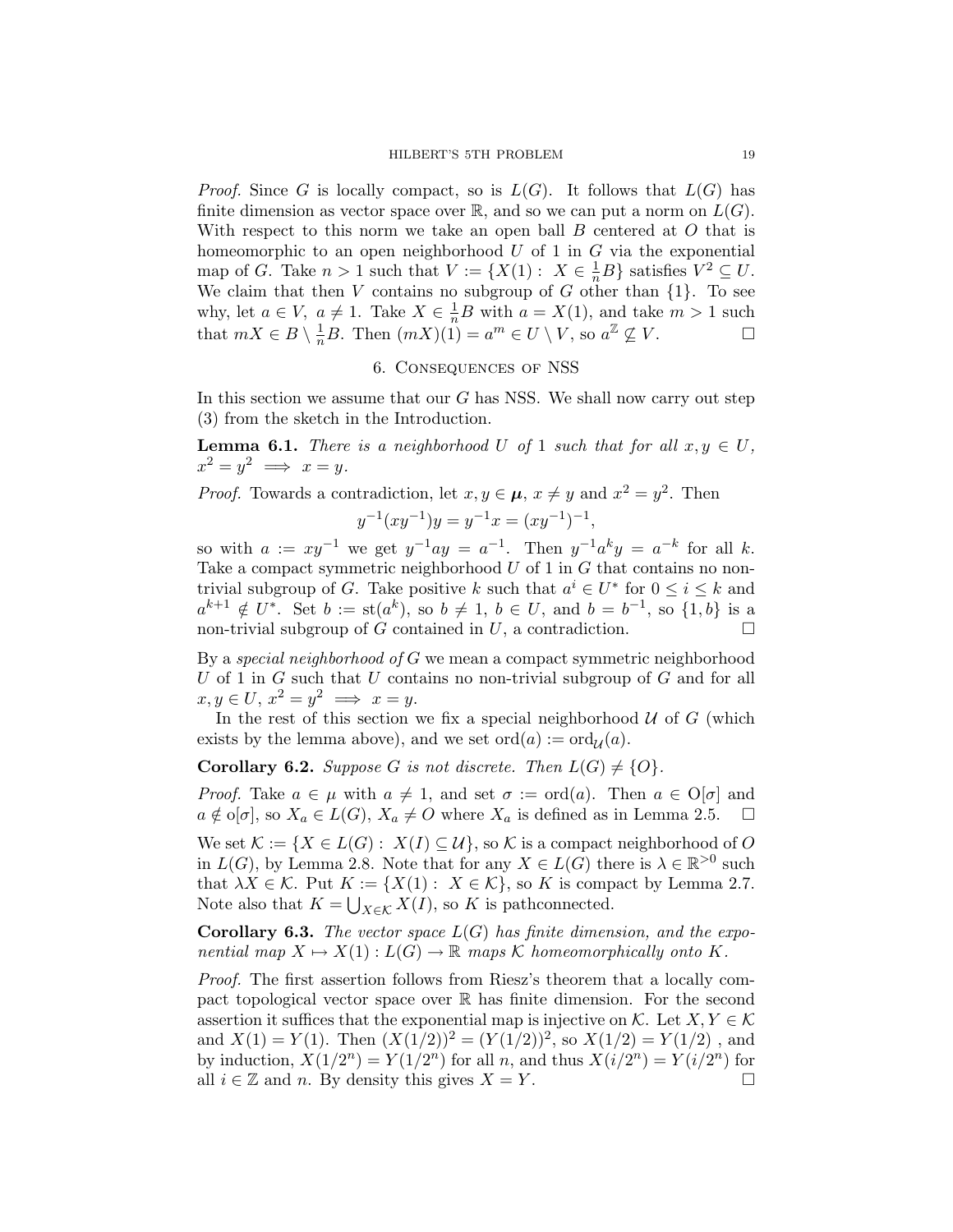**Lemma 6.4.** Let  $a \in G^*$ . Then ord a is infinite iff  $a \in \mu$ .

*Proof.* Suppose ord a is infinite. Then  $a \in \mathcal{U}^*$  and  $a^{\mathbb{Z}} \subseteq \mathcal{U}^*$ , so  $(\text{st } a)^{\mathbb{Z}} \subseteq \mathcal{U}$ , and thus st  $a = 1$ .

We put  $\text{ord}(Q) := \text{ord}_{\mathcal{U}}(Q)$ . We extend this to the standard setting: for any symmetric  $P \subseteq G$  with  $1 \in P$  we let ord $(P)$  be the largest n such that  $P^n \subseteq U$  if there is such an n, and set ord  $P := \infty$  if  $P^n \subseteq U$  for all n.

We set  $\mathcal{U}_n := \{x \in G : \text{ ord } x \geq n\}$  for  $n \geq 1$ , so  $\mathcal{U}_n \supseteq \mathcal{U}_{n+1}$ .

**Lemma 6.5.** The sets  $\mathcal{U}_n$  have the following properties:

- (1) each  $\mathcal{U}_n$  is a compact symmetric neighborhood of 1 in G;
- (2)  $\{\mathcal{U}_n : n \geq 1\}$  is a (countable) neighborhood basis of 1 in G;
- (3) ord  $\mathcal{U}_n \geq cn$  for all  $n \geq 1$  and some  $c > 0$  independent of n.

*Proof.* Given  $n \geq 1$ , it is clear that  $\mathcal{U}_n \subseteq \mathcal{U}$ , that the complement of  $\mathcal{U}_n$  in G is open, and that  $\mathcal{U}_n$  is a neighborhood of 1 in G. This gives (1). For each  $\nu$  we consider the internal set

$$
\mathcal{U}_{\nu} := \{ g \in G^* : \text{ord } g \ge \nu \}.
$$

Since  $\nu > \mathbb{N}$  by convention, we have  $\mathcal{U}_{\nu} \subseteq \mu$  by Lemma 6.4. It follows that for any neighborhood U of 1 in G we have  $\mathcal{U}_n \subseteq U$  for all sufficiently large *n*; this gives (2). From  $\mathcal{U}_{\nu} \subseteq \mu$  we also obtain  $\mathcal{U}_{\nu} \subseteq O[\nu]$ , hence  $(\mathcal{U}_{\nu})^i \subseteq \mu$ for all  $i = o(\nu)$  by Lemma 5.4, so  $\text{ord}\,\mathcal{U}_{\nu} \geq c\nu$  for some  $c \in \mathbb{R}^{>0}$ . This gives (3): nonexistence of c as in (3) gives  $\nu$  with  $\text{ord}\,\mathcal{U}_{\nu} < c\nu$  for all  $c \in \mathbb{R}^{>0}$ .  $\square$ 

Because 1 has a countable neighborhood basis in  $G$ , the topology of  $G$  is induced by some metric on  $G$ . Given such a metric  $d$  on  $G$  we obtain also a metric d on  $L(G)$  by

$$
d(X,Y) := \max\{d(X(t),Y(t)) : |t| \le 1\},\
$$

and one verifies easily that this metric induces the same topology on  $L(G)$ as the compact-open topology of  $C(\mathbb{R}, G)$ . We do not need this metric, but it may help in visualizing some arguments.

**Proof that** G is locally euclidean. Let  $X \in L(G)^*$ . We say that X is *infinitesimal* if  $X \in \mu(O)$ , the monad of O in  $L(G)^*$ . Therefore,

X is infinitesimal  $\iff X(I^*) \subseteq \mu \iff X(1) \in \mu$ ,

by the definitions and Corollary 6.3.

**Lemma 6.6.** Let 
$$
X, Y \in L(G)^*
$$
 be infinitesimal, with  $Y(1) \in O[\sigma]$ . Then  

$$
X(1)Y(1) = (X + Y)(1) \cdot z \quad \text{with } z \in o[\sigma].
$$

*Proof.* Put  $a := X(1)$ ,  $b := Y(1)$ ,  $c := (X + Y)(1)$ . Take an open neighborhood U of 1 in G with  $U \subseteq \mathcal{U}$  and take  $\nu$  with  $\sigma = o(\nu)$  and put

$$
W := \{ w \in G^* : w^i \in U^* \text{ for } i = 1, \dots, \nu \}.
$$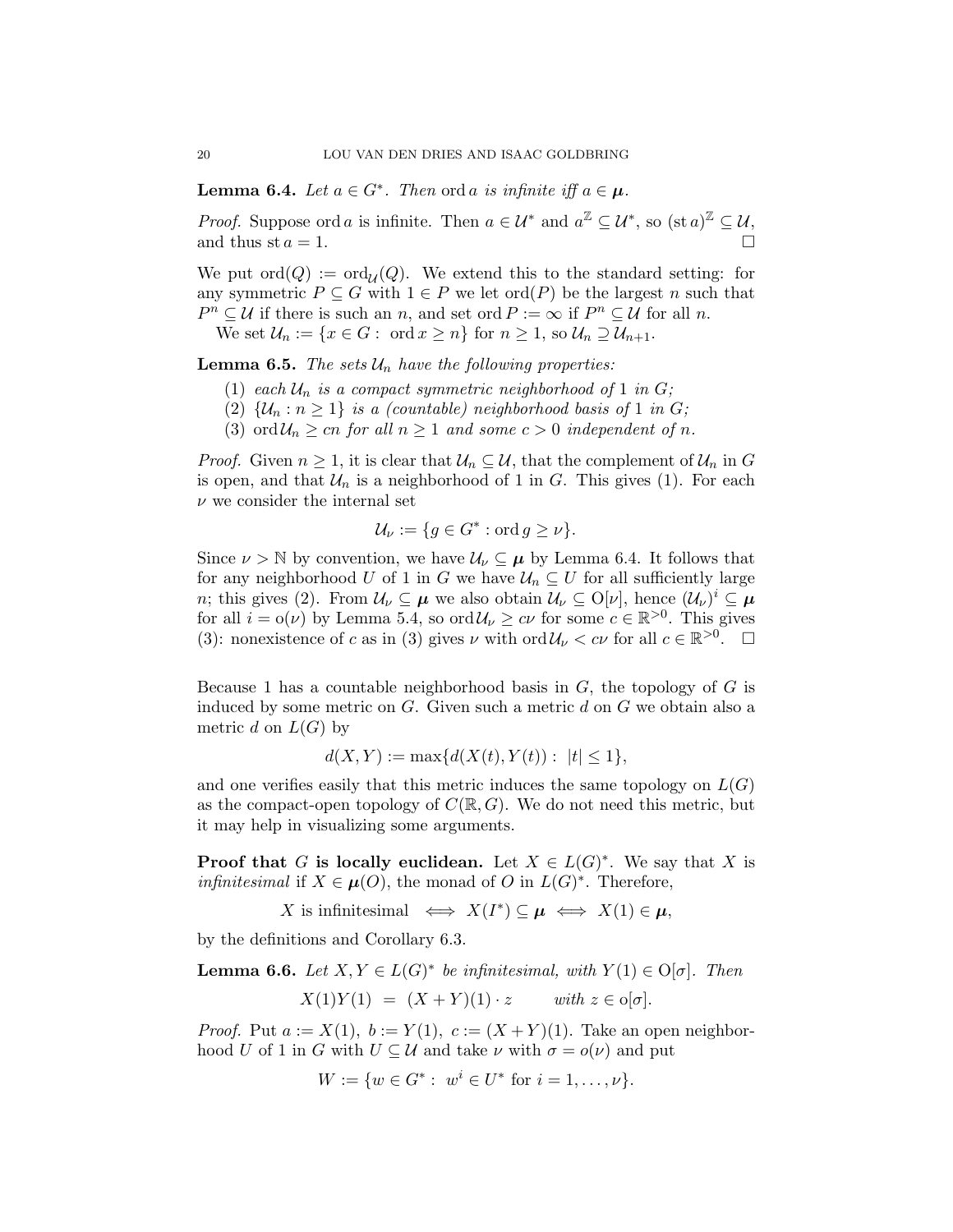Then W is internally open in  $G^*$  and  $1 \in W \subseteq O[\nu] \subseteq o[\sigma]$ . By the definition of c and using transfer we have  $(X(\frac{1}{e})$  $\frac{1}{e}$ )Y( $\frac{1}{e}$  $(\frac{1}{e})^{\overline{e}} \in \overline{cW}$  for all sufficiently large  $e \in \mathbb{N}^* \setminus \mathbb{N}$ , so

$$
\left(X(\frac{1}{e})Y(\frac{1}{e})\right)^e = cw_e, \qquad w_e \in \text{o}[\sigma],
$$

for all sufficiently large  $e \in \mathbb{N}^* \setminus \mathbb{N}$ . But also, by Lemma 5.9,

$$
\left(X(\frac{1}{e})Y(\frac{1}{e})\right)^e = abd_e, \qquad d_e \in \text{o}[\sigma],
$$

for all  $e \in \mathbb{N}^* \setminus \mathbb{N}$ . Hence  $ab = c(wd^{-1})$  with  $w, d \in o[\sigma]$ .

**Lemma 6.7.** K is a neighborhood of 1 in  $G$ .

*Proof.* It is enough to show that  $\mu \subseteq K^*$ . Let  $a \in \mu$  and suppose towards a contradiction that  $a \notin K^*$ . Since  $K^*$  is internally compact, we have  $K^* = \bigcap_{\nu} K^* \mathcal{U}_{\nu}$ , so we can take  $\nu$  maximal with  $a \in K^* \mathcal{U}_{\nu}$ . Then  $a = bc$ with  $b \in K^*$  and  $c \in \mathcal{U}_\nu \subseteq \mu$ , and ord  $c = \nu$ . With  $X := X_c \in L(G)$  defined by  $X(t) = \text{st}(c^{[\nu t]})$  we have  $X \in \mathcal{K}$ , and thus for  $d := X(1/\nu) \in K^*$  we have  $c^i \sim d^i$  for all  $i \leq \nu$ , and thus  $c = du$  with  $u \in o[\nu]$  by Lemma 5.7. Hence  $a = bdu$ . By Lemma 6.6 we have  $bd = gh$  with  $g \in K^*$  and  $h \in o[\nu]$ . Hence  $a = g(hu)$  with  $\nu = o(ord(hu))$ , contradicting the maximality of  $\nu$ .

**Corollary 6.8.** G is locally euclidean of dimension dim<sub>R</sub>  $L(G)$ .

*Proof.* Take an open neigborhood U of 1 in G such that  $U \subseteq K$ , and let V be the subset of K such that  $U = \{X(1): X \in V\}$ . Then V is a neighborhood of O in  $L(G)$ , so contains an open neighborhood V' of O in  $L(G)$ . Then V' is also open in V, so  $U' := \{X(1) : X \in V'\}$  is open in U and thus is an open neighborhood of 1 in  $\tilde{G}$  homeomorphic to the open subset  $V'$  of  $L(G)$ .

The adjoint representation. Take an R-linear isomorphism  $L(G) \cong \mathbb{R}^n$ of vector spaces. It induces a group isomorphism

$$
Aut(L(G)) \cong GL_n(\mathbb{R}) \subseteq \mathbb{R}^{n^2},
$$

and we give the set  $Aut(L(G))$  the topology that makes this bijection into a homeomorphism, and thus into an isomorphism of topological groups. It is clear that this topology on  $Aut(L(G))$  does not depend on the initial choice of R-linear isomorphism  $L(G) \cong \mathbb{R}^n$ .

Let  $G^0$  be the connected component of 1 in G. It is the subgroup of G generated by the elements  $X(t)$  with  $X \in L(G)$  and  $t \in \mathbb{R}$ .

**Lemma 6.9.** The group morphism  $\mathrm{Ad}: G \to \mathrm{Aut}(L(G))$  is continuous, and  $\ker(\mathrm{Ad}) = \{a \in G: a \text{ commutes with all elements of } G^0\}.$  In particular, if G is connected, then  $\ker(\mathrm{Ad}) = \mathrm{center}(G)$ .

*Proof.* One checks easily that if  $a \in \mu$  and  $X \in L(G)$ , then  $aXa^{-1} \in \mu(X)$ in  $L(G)^*$ . Applying this to the X from a basis of the vector space  $L(G)$ ,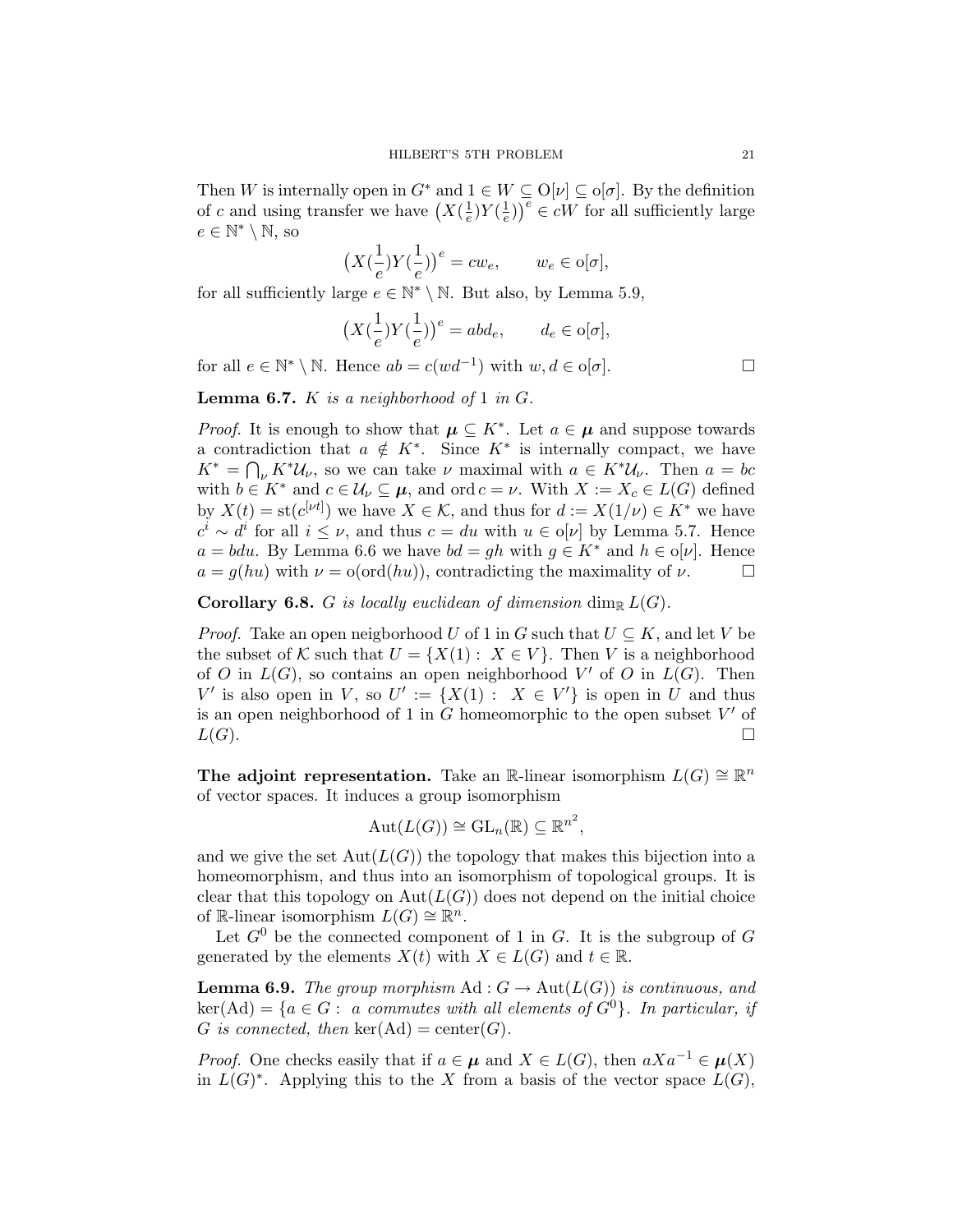we see that Ad is continuous at 1. Since Ad is a group morphism, it follows that Ad is continuous.

It is clear that ker(Ad) consists of those  $a \in G$  that commute with all elements of the form  $X(t)$  with  $X \in L(G)$  and  $t \in \mathbb{R}$ .

**Corollary 6.10.** If G has NSS, then G is a Lie group.

*Proof.* Replacing G by the connected component of 1, we may assume that G is connected. Let  $N := \text{ker}(Ad)$ , which, by the previous lemma, coincides with the center of  $G$ . In particular,  $N$  is commutative, whence  $N$  has NSS. Moreover, there is a continuous injection  $G/N \to \text{Aut}(L(G))$ ; since  $Aut(L(G)) \cong GL_n(\mathbb{R})$ , it follows by ??? that  $G/N$  is a Lie group. It follows from the result of Kuranishi mentioned in the introduction that  $G$  is a Lie group.  $\square$ 

### 7. Locally Euclidean implies NSS

**Lemma 7.1.** Let U be a neighborhood of 1 in G. Then U contains a compact subgroup  $H$  of  $G$  and a neighborhood  $V$  of  $1$  in  $G$  such that  $H$  contains every subgroup of G contained in V.

*Proof.* Take an internal neighborhood V of 1 in  $G^*$  such that  $V \subseteq \mu$ . Let S be the internal subgroup of  $G^*$  that is internally generated by the internal subgroups of  $G^*$  that are contained in V. Then  $S \subseteq \mu$  by Lemma 5.4, and so the internal closure  $H$  of  $S$  in  $G^*$  is an internally compact internal subgroup of  $G^*$  contained in  $U^*$ . Now use transfer.

**Corollary 7.2.** If  $L(G) = \{O\}$ , then there is a neighborhood basis of 1 in G consisting of compact open subgroups of G.

*Proof.* Let U be a neighborhood of 1 in  $G$ , and take H and V as in the previous lemma. If  $L(G) = \{O\}$ , then every  $a \in \mu$  is degenerate, hence  $a^{\mathbb{Z}^*} \subseteq H^*$  for each  $a \in \mu$ , so H is open.

**Corollary 7.3.** If G is connected and  $G \neq \{1\}$ , then  $L(G) \neq \{0\}$ .

Lemma 7.4. Let N be a totally disconnected closed normal subgroup of G and let  $\pi : G \to G/N$  be the canonical map. Then the induced map  $L(\pi): L(G) \to L(G/N)$  is surjective.

*Proof.* Let  $H := G/N$ , and  $Y \in L(H)$  with  $Y(1) \neq 1_H$ . Fix  $\nu$  and put  $h := Y(1/\nu) \in \mu(1_H)$ . Take a compact symmetric neighborhood V of  $1_H$ in H such that  $Y(1) \notin V$ . Take a compact symmetric neighborhood U of 1 in G such that  $\pi(U) \subseteq V$ . Since  $\pi$  is an open map we have  $\pi(\mu) \supseteq \mu(1_H)$ . Take  $a \in \mu$  with  $\pi(a) = h$ . Then  $\pi(a^{\nu}) = h^{\nu} = Y(1)$ , so  $a^{\nu} \notin U$ , so  $\sigma := \text{ord}_U(a) \leq \nu$ . We have  $\pi(\text{st}(a^k)) = \text{st}(h^k) = 1_H$  for all  $k = o(\sigma)$ , so the connected subgroup  $G_U(a) = \{st(a^k) : k = o(\sigma)\}\$ of G is contained in N. But N is totally disconnected, so  $G_U(a) = \{1\}$ , that is,  $a \in O[\sigma]$ . Also  $a \notin o[\sigma]$ , so  $X \neq O$  where  $X = X_a \in L(G)$  is defined by  $X(t) = \text{st}(a^{[\sigma t]})$ . If  $\sigma = o(\nu)$ , then  $\pi(X(t)) = \text{st}(h^{[\sigma t]}) = 1$  for all t, so  $X \in L(N) \subseteq L(G)$ ,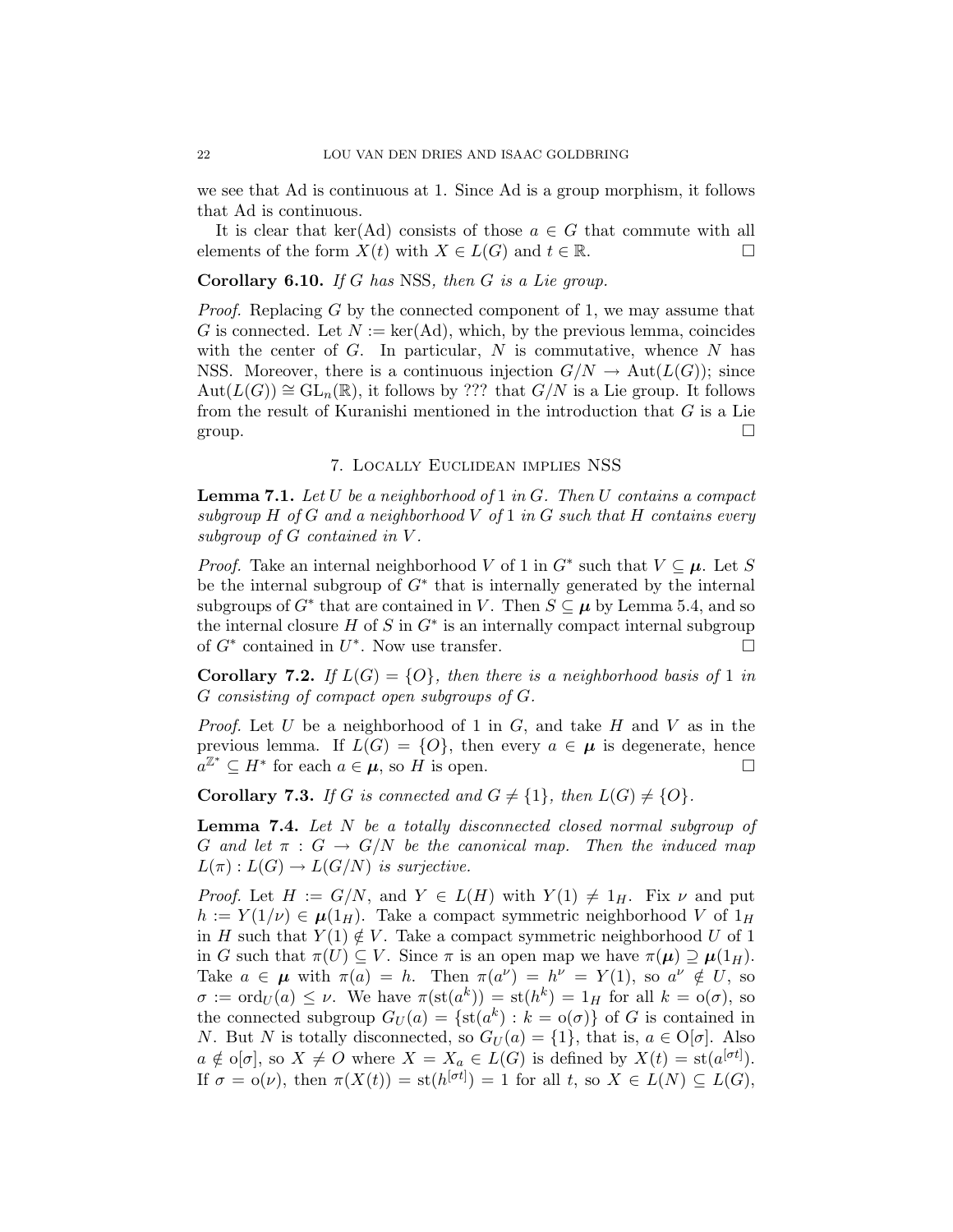that is  $X = O$ , a contradiction. Thus  $\sigma = (r + \epsilon)\nu$  with  $r \in \mathbb{R}^{>0}$  and infinitesimal  $\epsilon \in \mathbb{R}^*$ . Hence  $\pi(X(t)) = \text{st}(h^{[\nu \tau t]}) = (rY)(t)$  for all  $t \in \mathbb{R}$ , that is,  $L(\pi)(X) = rY$ , and thus  $L(\pi)(\frac{1}{r}X) = Y$ .

Lemma 7.5. Suppose G is locally connected and has NSCS. Then G has NSS.

*Proof.* Take a compact symmetric neighborhood  $U$  of 1 in  $G$  that contains no connected subgroup of G other than  $\{1\}$ . By Lemma 7.1 we can take an open neighborhood  $V \subseteq U$  of 1 in G and a compact subgroup  $N_1$  of G such that  $N_1 \subseteq U$  and all subgroups of G contained in V are contained in  $N_1$ . Since  $N_1 \subseteq U$  we have  $L(N_1) = \{O\}$ , so  $N_1$  is totally disconnected by Corollary 7.2, so we can take a compact subgroup  $N$  of  $N_1$  such that  $N$  is open in  $N_1$  and  $N \subseteq V$ . Take an open subset W of V such that  $N = N_1 \cap W$ . Note that the set

$$
\{a \in W : aNa^{-1} \subseteq W\}
$$

is open. But if  $a \in W$  and  $aNa^{-1} \subseteq W$ , then  $aNa^{-1} \subseteq N_1$ , so  $aNa^{-1} \subseteq N$ . Thus the normalizer  $G_1$  of N in G is open in G. Let  $H := G_1/N$ , and let  $\pi: G_1 \to H$  be the canonical map. It remains to show that H has NSS and  $N$  is finite.

Let  $a \in \mu \cap G_1^*$ . If a is degenerate, then  $a \in N_1^*$ , so  $a \in N^*$  and  $\pi(a) = 1_H$ . Suppose a is pure, and put  $\nu := \text{ord}_U(a)$ . Then  $a^{\nu+1} \notin U^*$ . Take an open neighborhood V' of 1 in G such that  $V'N \subseteq V \subseteq U$ , so  $\pi(a)^{\nu+1} \notin \pi(V')$ , while  $\pi(a)^i \in \mu(1_H)$  for all  $i = o(\nu)$ . Thus  $\pi(a)$  is pure in H. Thus all infinitesimals of H other than  $1_H$  are pure, that is, H has NSS. Thus  $L(H)$ is finite-dimensional, and by Lemma 7.4 the R-linear map

$$
L(\pi): L(G_1) = L(G) \to L(H)
$$

is continuous and surjective with kernel  $L(N) = \{O\}$ , and thus a homeomorphism. (Have not yet used the local connectedness of  $G$ . Of  $U$  we only used that  $X(\mathbb{R}) \not\subseteq U$  for all  $X \neq O$  in  $L(G)$ .)

Take a special neighborhood  $V$  of  $H$ , as defined in Section 6. Take a connected neighborhood  $\mathcal U$  of 1 in  $G_1$  such that

$$
\pi(\mathcal{U}) \subseteq \{ Y(1) : Y \in L(H), Y(I) \subseteq \mathcal{V} \}.
$$

(Here we used that G is locally connected.) Let  $x \in \mathcal{U}$ . Then  $\pi(x) = Y(1)$ for a unique  $Y \in L(H)$  with  $Y(I) \subseteq V$ . and there is a unique  $X \in L(G_1)$ such that  $\pi \circ X = Y$ , so  $x = X(1)x(N)$  with  $x(N) \in N$ . The map that assigns to each  $x \in \mathcal{U}$  the above  $Y \in L(H)$  above is continuous, by ..., Since  $L(\pi): L(G_1) \to L(H)$  is a homeomorphism, it follows that the map  $x \mapsto x(N) : U \to N$  is continuous. But N is totally disconnected and  $1(N) = 1$ , so  $x(N) = 1$  for all  $x \in \mathcal{U}$ . Hence  $\mathcal{U} \subseteq \{X(1): X \in L(G_1)\}\)$ , and thus G has NSS.  $\Box$ 

Recall that a topological space is *bounded in dimension* if for some  $n$  it does not contain a homeomorphic copy of  $[0, 1]^n$ .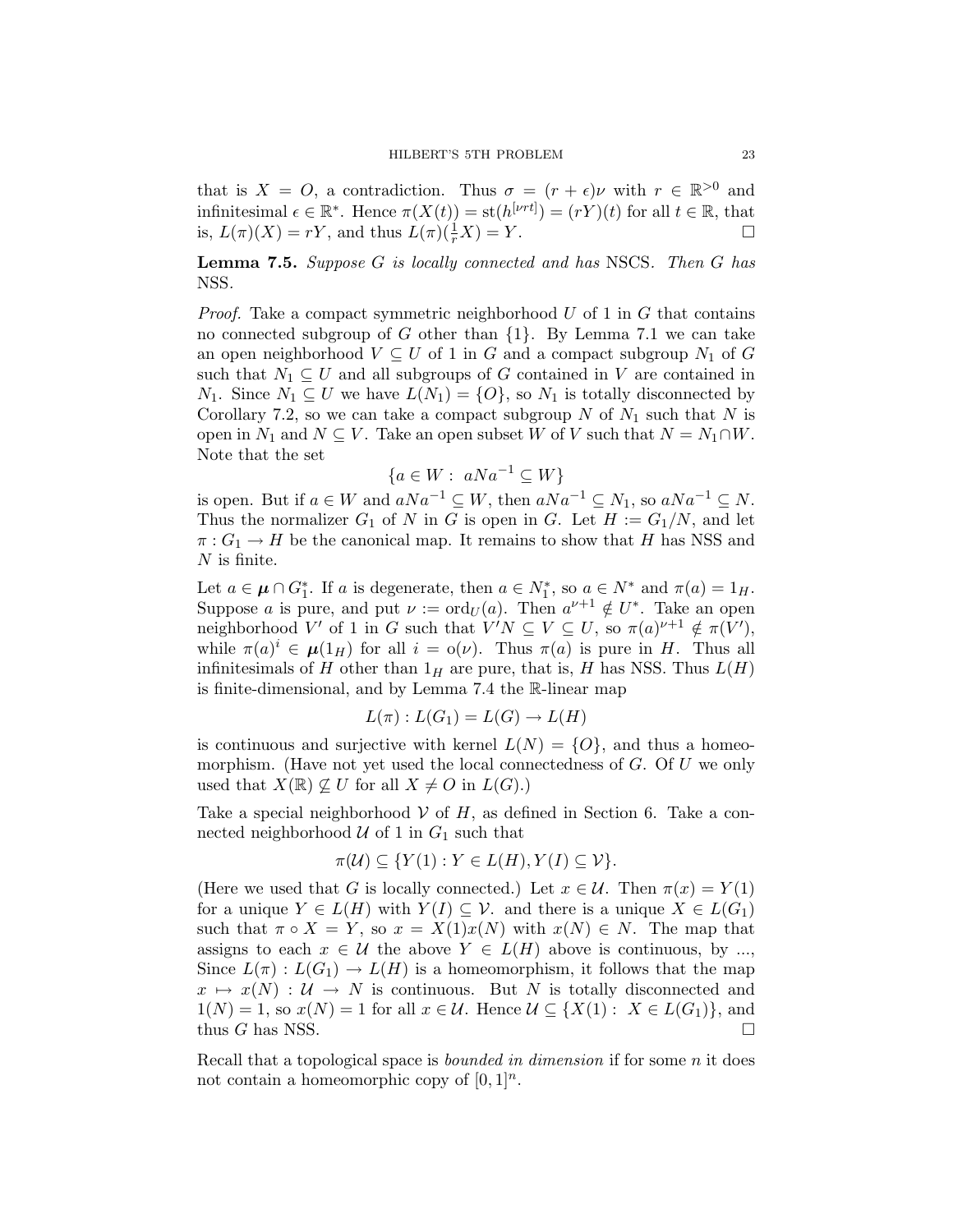Lemma 7.6. If G is bounded in dimension, then G has NSCS.

*Proof.* Suppose G does not have NSCS. Let  $U, V$  range over compact symmetric neighborhoods of 1 in  $G$ . We claim that for every n and U some compact subgroup of G contained in U contains a homeomorphic copy of the *n*-cube  $[0,1]^n$ . Assume this holds for a certain *n* and let *U* be given. By Lemma 7.1 we can take  $V \subseteq U$  and a compact subgroup  $H \subseteq U$ of  $G$  that contains every subgroup of  $G$  contained in  $V$ . Since  $V$  contains a nontrivial connected compact subgroup of G, Corollary 7.3 yields a nontrivial  $X \in L(H)$ . By decreasing V if necessary we can assume that  $X(\mathbb{R}) \nsubseteq V$ . Take a compact subgroup  $G(V) \subseteq V$  of G with a homeomorphism  $Y : [0,1]^n \to Y([0,1]^n) \subseteq G(V)$ . Then  $X(\mathbb{R}) \not\subseteq G(V)$ . Replacing X by rX for a suitable real  $r > 0$  we can assume that  $X(I) \subseteq V$ , X is injective on I and  $X(I) \cap G(V) = \{1\}$ . Since  $G(V) \subseteq H$  we can define  $Z : [0,1]^{n+1} = [0,1] \times [0,1]^{n} \rightarrow H$  by  $Z(s,t) = X(s)Y(t)$  for  $s \in [0,1], t \in [0,1]^n$ . It is easy to check that then Z is injective and continuous, and thus a homeomorphism.

Corollary 7.7. If G is bounded in dimension and locally connected, then G has NSS. In particular, if G is locally euclidean, then G has NSS.

*Proof.* Use Lemmas 7.6 and 7.5.  $\Box$ 

# 8. Yamabe's Theorem

**Lemma 8.1.** Let U be a neighborhood of 1 in G. Then there is an open subgroup G' of G and a compact normal subgroup  $N'$  of G' such that  $N' \subseteq U$ and  $G'/N'$  has NSS.

*Proof.* By Lemma 7.1 we can take a compact subgroup  $H \subseteq U$  of G and W an open neighborhood  $W \subseteq U$  of 1 in G such that every subgroup of G contained in  $W$  is a subgroup of  $H$ . Since  $H$  is compact, Theorem 4.1 yields a compact normal subgroup  $N' \subseteq W$  of H and an injective group morphism  $H/N' \to GL_n(\mathbb{R})$ . Since  $GL_n(\mathbb{R})$  has NSS, it follows that  $H/N'$  has NSS. The latter gives an open  $W' \subseteq W$  such that  $N' \subseteq W'$  and every subgroup of G contained in  $W'$  is a subgroup of  $N'$ . Set

 $G' :=$  the normalizer of  $N'$  in  $G = \{ g \in G : gN'g^{-1} = N' \},\$ 

so  $G'$  is a subgroup of G and N' is a normal subgroup of  $G'$ . We claim that  $G'$  and  $N'$  have the desired properties.

Since  $N'$  is compact and  $W'$  is open, there is a symmetric neighborhood V of 1 in G such that  $VN'V \subseteq W'$ . Then for all  $g \in V$ , the subgroup  $gN'g^{-1}$ of G is contained in W', so  $g N' g^{-1} \subseteq N'$ , which by symmetry of V gives  $gN'g^{-1} = N'$ . Consequently,  $V \subseteq G'$  and thus  $G'$  is open. It remains to show that  $G'/N'$  has NSS. This holds because  $VN' \subseteq W'$  is a neighborhood of  $N'$  in  $G'$ , so every subgroup of  $G'$  contained in  $VN'$  is contained in  $W'$ and thus in  $N'$ . .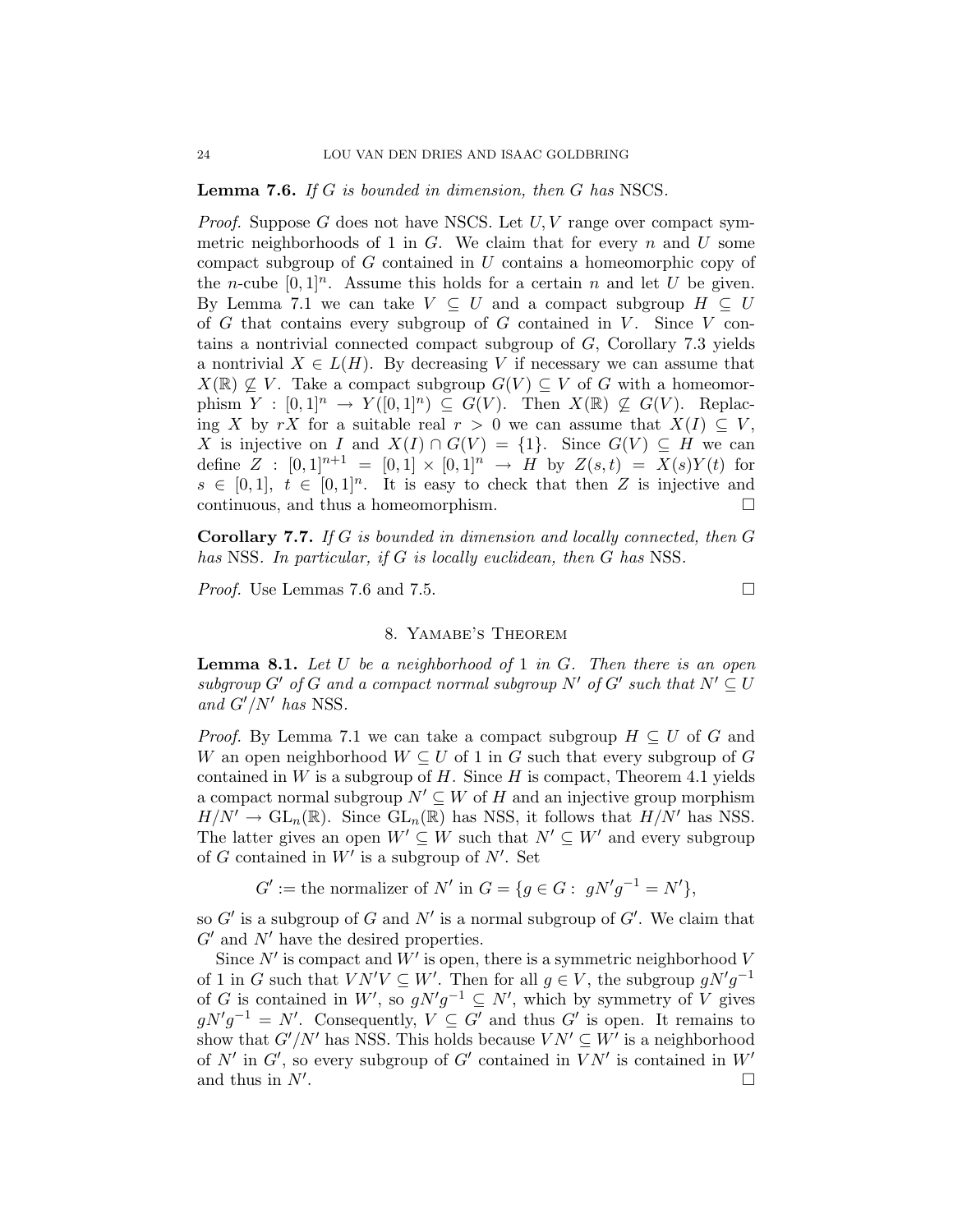**Theorem 8.2.** Suppose  $G/G<sub>o</sub>$  is compact. Then G can be approximated by locally euclidean groups: every neighborhood of 1 contains a compact normal subgroup N of G such that  $G/N$  is locally euclidean.

*Proof.* Let U be a neighborhood of 1 in G. By Lemma 8.1 and its proof we obtain  $G'$  and  $N'$  as in that lemma and an open neighborhood  $W'$  of  $N'$  such that any subgroup of G contained in  $W'$  is a subgroup of  $N'$ . Note that  $G_0 \subseteq G'$  since G' is clopen in G. Consequently,  $G'/G_0$  is an open subgroup of the compact group  $G/G<sub>0</sub>$ , and thus of finite index in  $G/G_0$ . Hence G' has finite index in G, so  $G = g_1G' \cup \cdots \cup g_nG'$  where  $g_1, \ldots, g_n \in G$ . Given  $g \in G$  we have  $g = g_i a$  with  $1 \leq i \leq n$  and  $a \in G'$ , so  $gN'g^{-1} = g_i(aN'a^{-1})g_i^{-1} = g_iN'g_i^{-1}$ , since N' is normal in G'. Thus

$$
N := \bigcap_{i=1}^{n} g_i N' g_i^{-1} = \bigcap_{g \in G} g N' g^{-1}
$$

is a compact normal subgroup of G and  $N \subseteq N' \subseteq U$ . It remains to show that  $G/N$  has NSS. Let

$$
W:=\bigcap_{i=1}^n g_i W' g_i^{-1},
$$

an open subset of G containing N. If  $H \subseteq W$  is any subgroup of G, then for each i we have  $g_i^{-1}Hg_i \subseteq W'$ , so  $g_i^{-1}Hg_i \subseteq N'$ , and thus  $H \subseteq N$ .  $\Box$ 

#### **REFERENCES**

- [1] BREUILLARD, GREEN, AND TAO, The structure of approximate groups, Publ. Math. IHES 116 (2012), 115-221.
- [2] Gleason, Groups without small subgroups, Ann. of Math. 56 (1952), 193–212.
- [3] GLEASON, On the structure of locally compact groups, Duke Math. J. 18 (1951), 85-104.
- [4] GOLDBRING, Hilbert's fifth problem for local groups, Ann. of Math. 172 (2010), 1269-1314.
- [5] Henson, Foundations of Nonstandard Analysis: A Gentle Introduction to Nonstandard Extensions; Nonstandard Analysis: Theory and Applications, L. O. Arkeryd, N. J. Cutland, and C. W. Henson, eds., NATO Science Series C:, Springer, 2001.
- [6] Hirschfeld, The nonstandard treatment of Hilbert's fifth problem, Trans. AMS 321 (1990), 379–400.
- [7] Hrushovski, Stable group theory and approximate subgroups, Journal of the American Mathematical Society 25 (2012), 189-243.
- [8] Iwasawa, On some types of topological groups, Ann. of Math. 2 (1949), 507-557.
- [9] Jacoby, Some theorems on the structure of locally compact local groups, Ann. of Math. 66 (1957), 36–69.
- [10] Kaplansky, Lie Algebras and Locally Compact Groups, University of Chicago Press, 1971.
- [11] Kuranishi, On local euclidean groups satisfying certain conditions, Proc. Amer. Math. Soc. 1 (1950), 372-380.
- [12] Montgomery & Zippin, Small subgroups of finite-dimensional groups, Ann. of Math. 56 (1952), 213–241.
- [13] Montgomery & Zippin, Topological Transformation Groups, Interscience, New York, 1955.